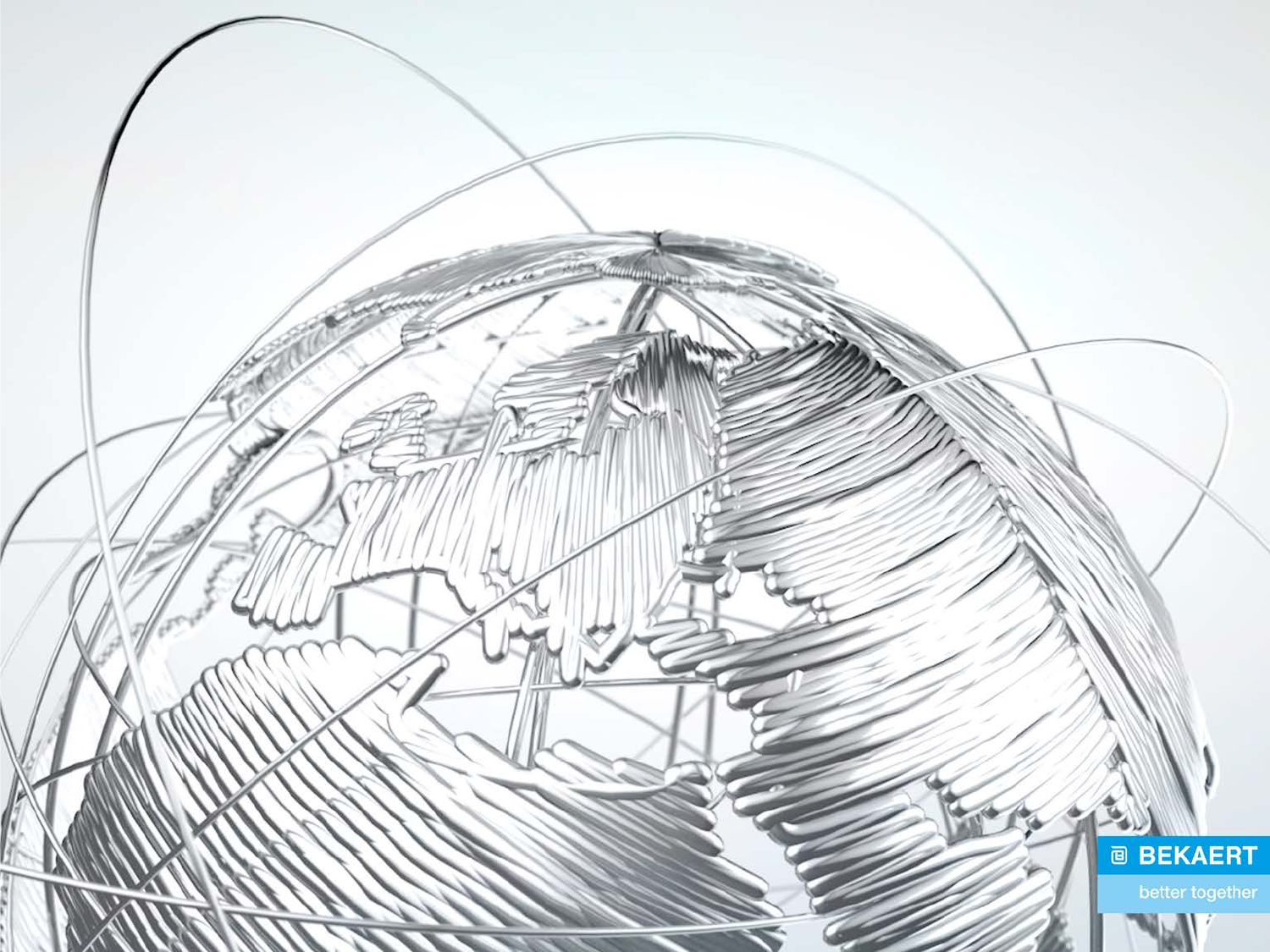### Bekaert Full Year Results 2015

Matthew Taylor, CEO Bruno Humblet, CFO

26 February 2016

![](_page_1_Picture_3.jpeg)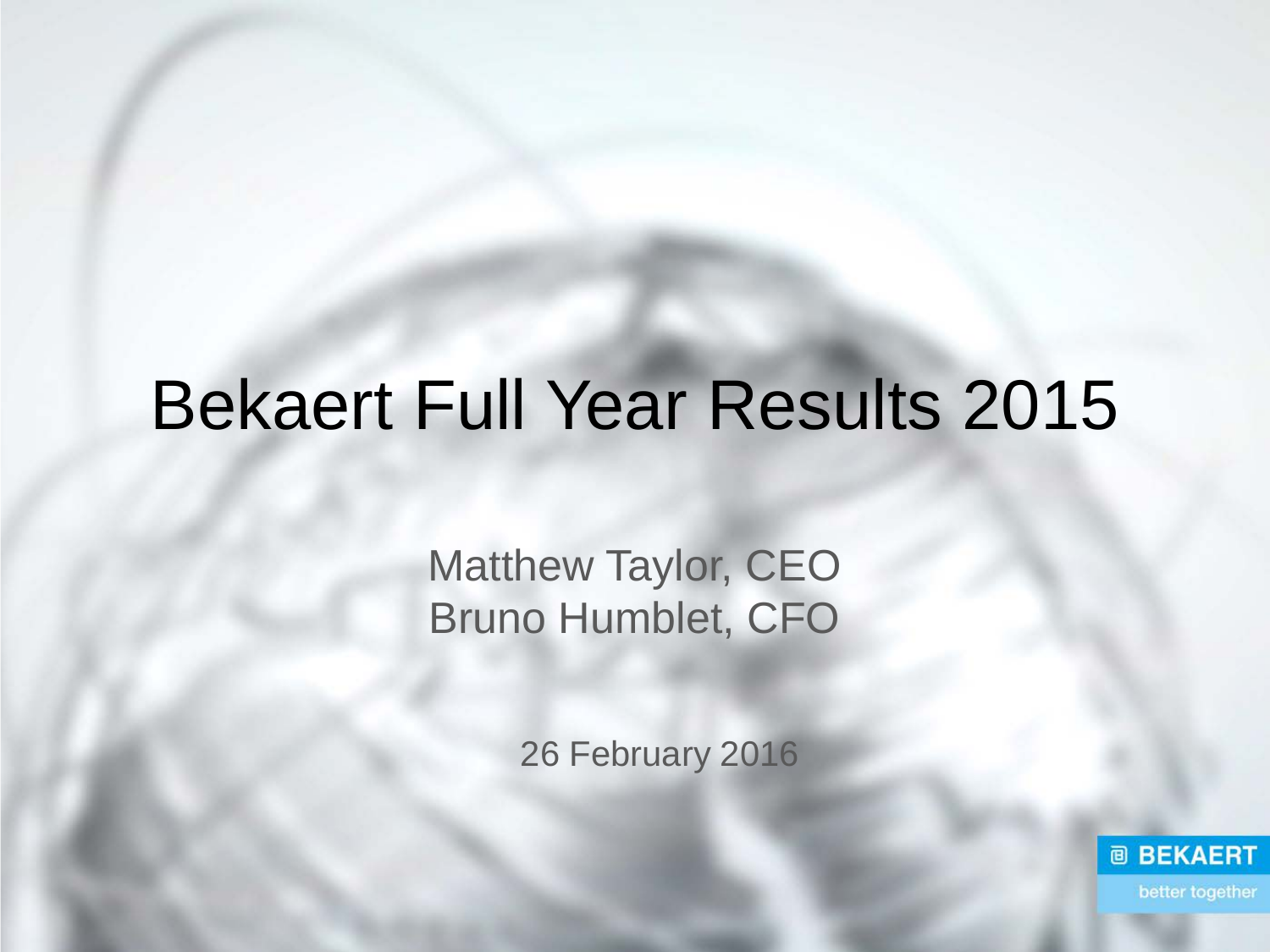# Matthew Taylor

### Chief Executive Officer

![](_page_2_Picture_2.jpeg)

![](_page_2_Picture_3.jpeg)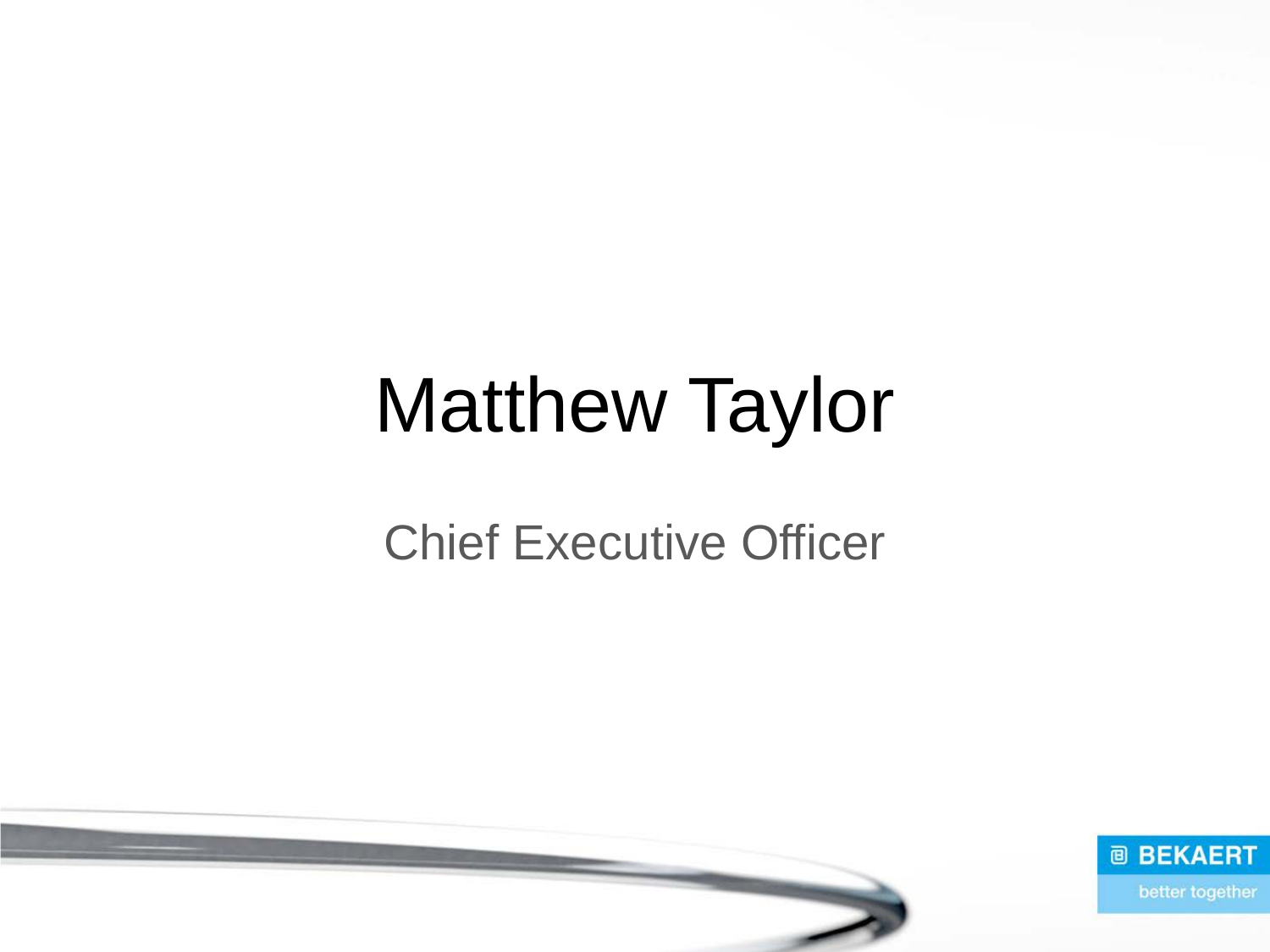- Consolidated sales of  $\epsilon$  3.7 billion (+14%) and combined sales of € 4.4 billion  $(+9%)$ .
- Currency impact: €270 million  $(+8.4%)$  on consolidated sales and € 149 million (+3.7%) on combined sales.
- Gross profit of  $\epsilon$  598 million (16.3% margin) compared with  $\epsilon$  486 million (15.1%) in 2014.
- REBIT of €223 million (6.1% margin) compared with  $€ 164$  million (5.1%).
- Non-recurring items of  $\epsilon$ -3 million compared with  $\epsilon$ +7 million.
- EBIT of €220 million compared with €171 million or a margin on sales of 6.0% compared with 5.3%.

**@ BEKAERT** 

better together

- EBITDA of €441 million compared with €342 million or a margin on sales of 12.0% versus 10.6%.
- Net debt/EBITDA of 1.9X (from 2.5X in 2014).
- EPS: €1.83 compared with  $€1.51$ .
- Dividend: € 0.90 per share, versus € 0.85 last year

![](_page_3_Picture_11.jpeg)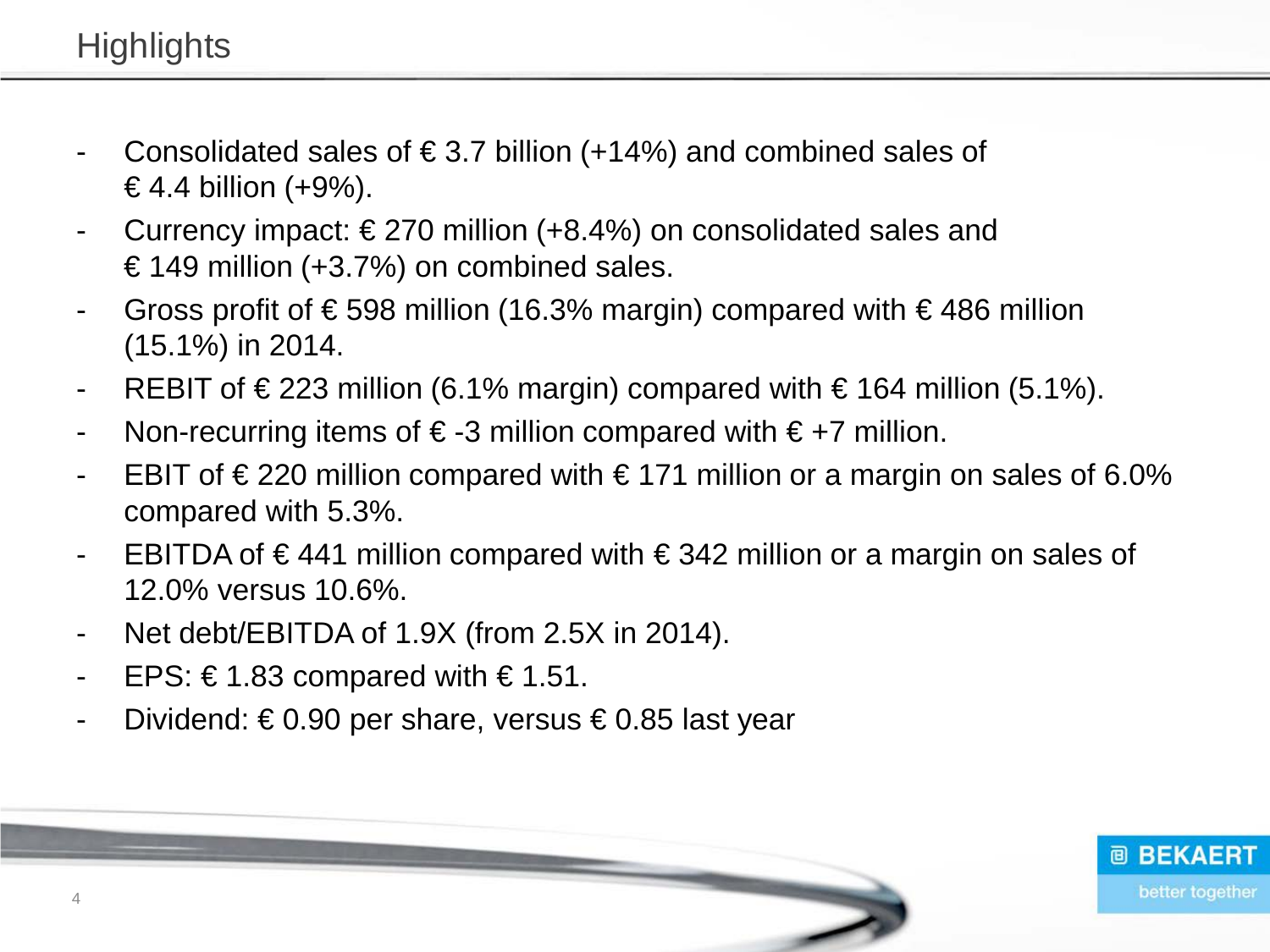- Slow overall growth rate caused pressure across most sectors.
- Overcapacity in the global steel market due to the slowdown in China, created competitive pressure in SEA and Latin America.
- Low commodity and oil prices negatively impact the economies in Latin America.
- Lower oil prices drove higher automotive spending.
- Increased volatility of currencies.

![](_page_4_Picture_6.jpeg)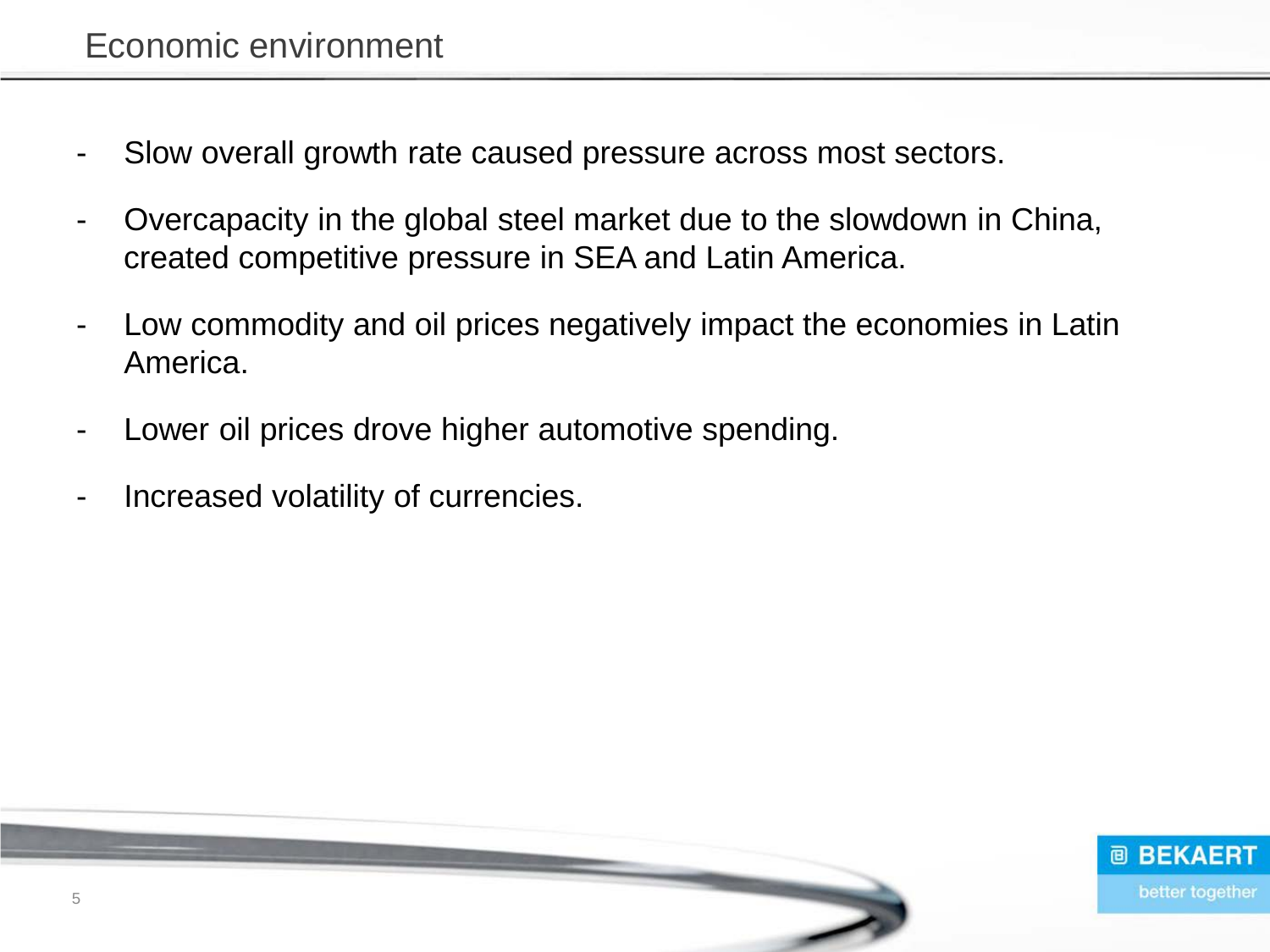#### **EMEA:**

- Stable markets at strong level, driven by automotive and construction
- Weakening Oil and Gas sector
- Successful integration of Pirelli tire cord plants
- Exit from stainless steel wire business and divestment of carding solutions
- Sustained focus on cost control and product portfolio optimization

#### **North America:**

- Strong demand in automotive but negative impact of Rome fire
- Industrial wire segment continues to suffer from overcapacity and related low prices
- Oil and Gas sector very weak

![](_page_5_Picture_11.jpeg)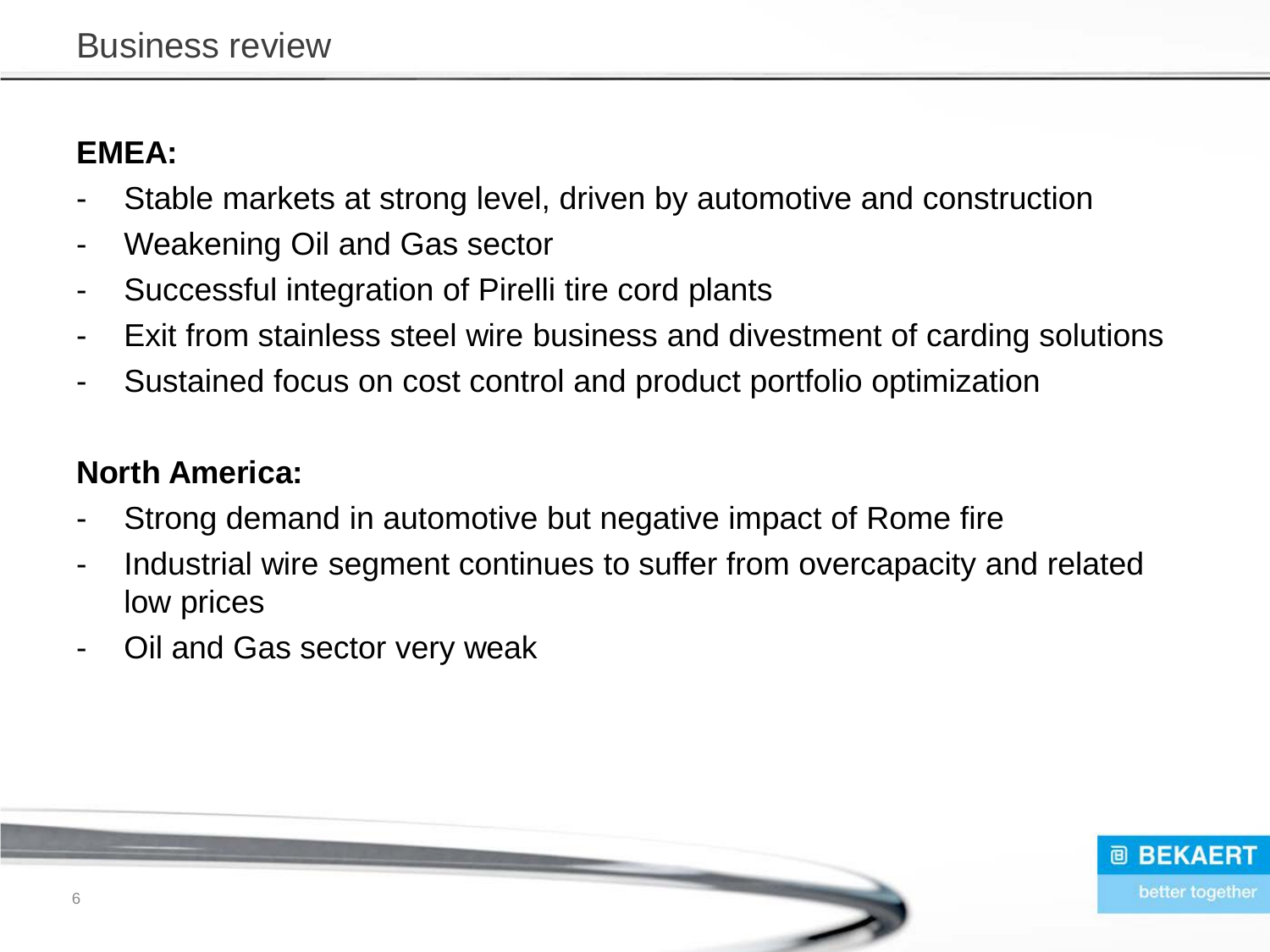#### **Latin America:**

- Improved performance in weakening economic environment
- Stable to increasing market share
- Improved price-mix while pricing pressure from Chinese imports remains
- Brazil: difficult economic climate low real raises competitiveness against imports and integration former Pirelli plant strengthened our portfolio
- Venezuela shutdown since early 2016 due to lack of wire rod

#### **Asia Pacific:**

- Slower growth rate and continued overcapacity in China
- Regained market share in tire markets by innovation and total cost reduction
- Robust growth from increased demand in solar markets and better product mix in our sawing wire platform: differentiation through innovation and cost
- Turnaround of loss-making activities in South-East Asia and South Asia
- Divestment (carding solutions) or exit (stainless steel wire) from business platforms where a turnaround was not possible
- Solid cash generation: EBITDA margin above 18% in 2015

![](_page_6_Picture_14.jpeg)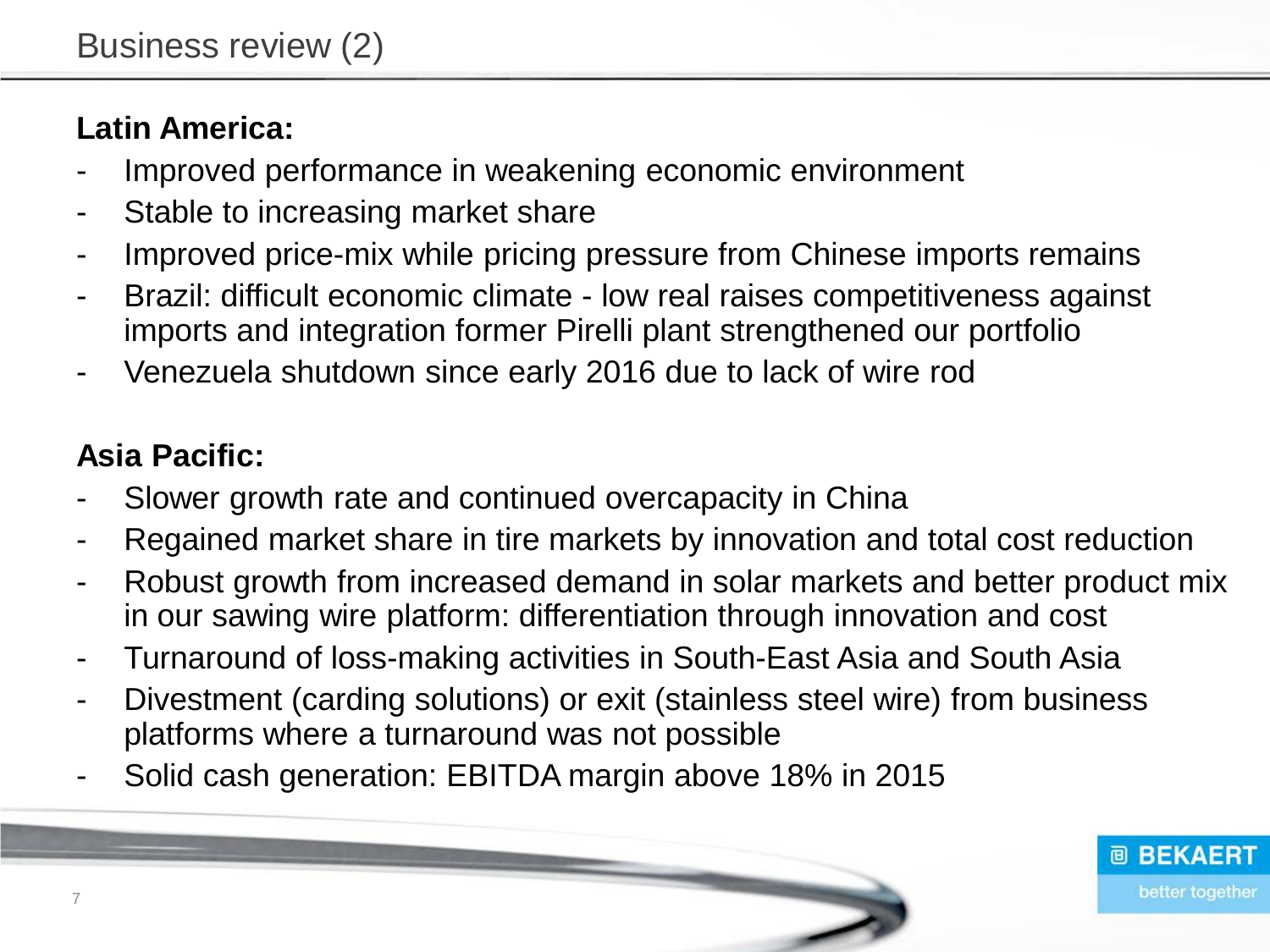| 2015                 | <b>Consolidated sales</b> |          | <b>Combined sales</b> |          |
|----------------------|---------------------------|----------|-----------------------|----------|
|                      | In mio $\epsilon$         | Variance | In mio $\epsilon$     | Variance |
| <b>EMEA</b>          | 1 2 2 7                   | $+15%$   | 1 2 2 3               | $+17%$   |
| <b>North America</b> | 593                       | $+7%$    | 593                   | $+7%$    |
| <b>Latin America</b> | 764                       | $+21%$   | 1451                  | $+2%$    |
| Asia Pacific         | 1 0 8 6                   | $+12%$   | 1 1 3 6               | $+12%$   |
| <b>Total</b>         | 3671                      | $+14%$   | 4 4 0 2               | $+9%$    |

![](_page_7_Figure_2.jpeg)

**Combined sales**

![](_page_7_Figure_4.jpeg)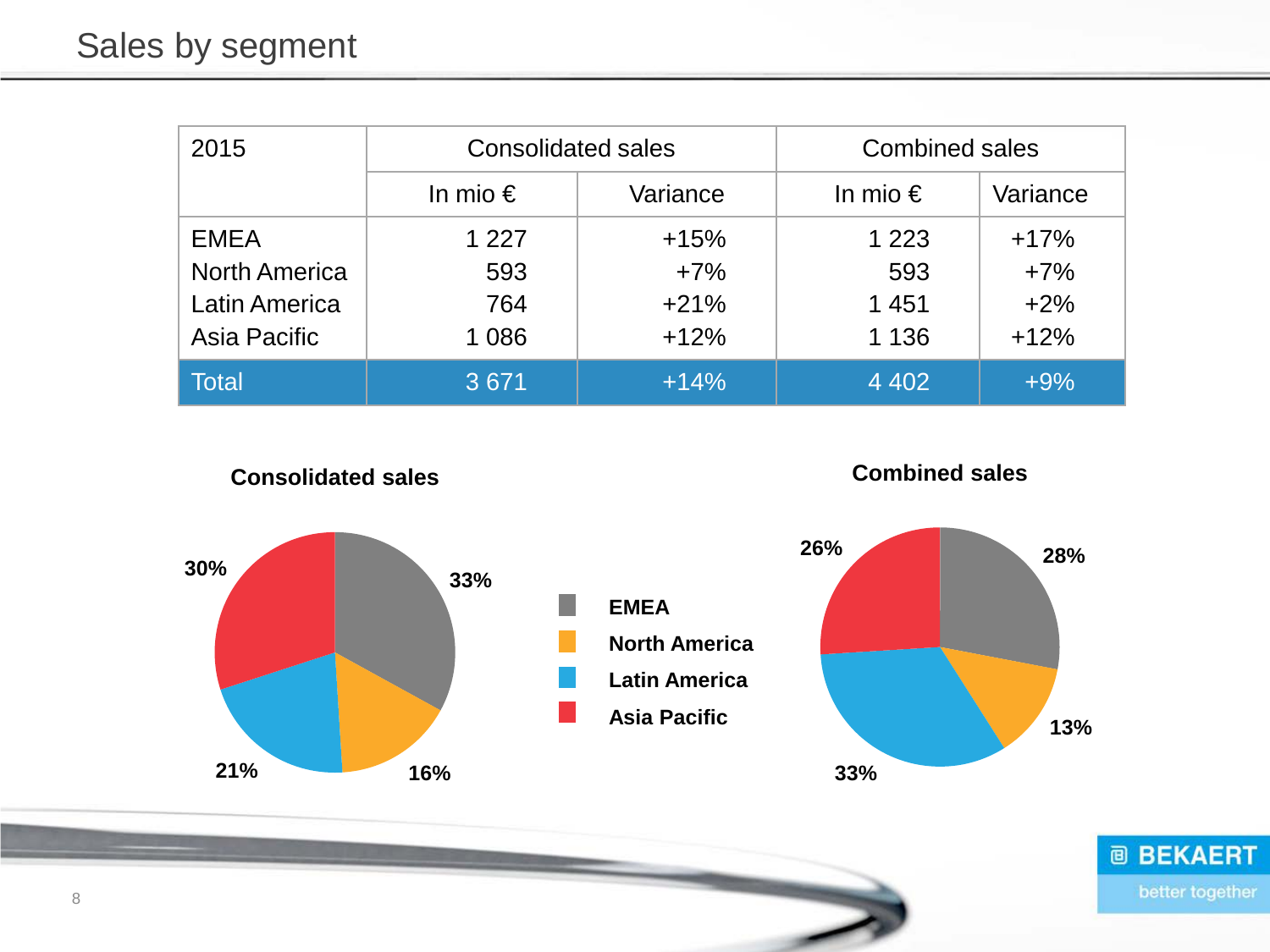#### Bekaert global presence

![](_page_8_Figure_1.jpeg)

![](_page_8_Picture_2.jpeg)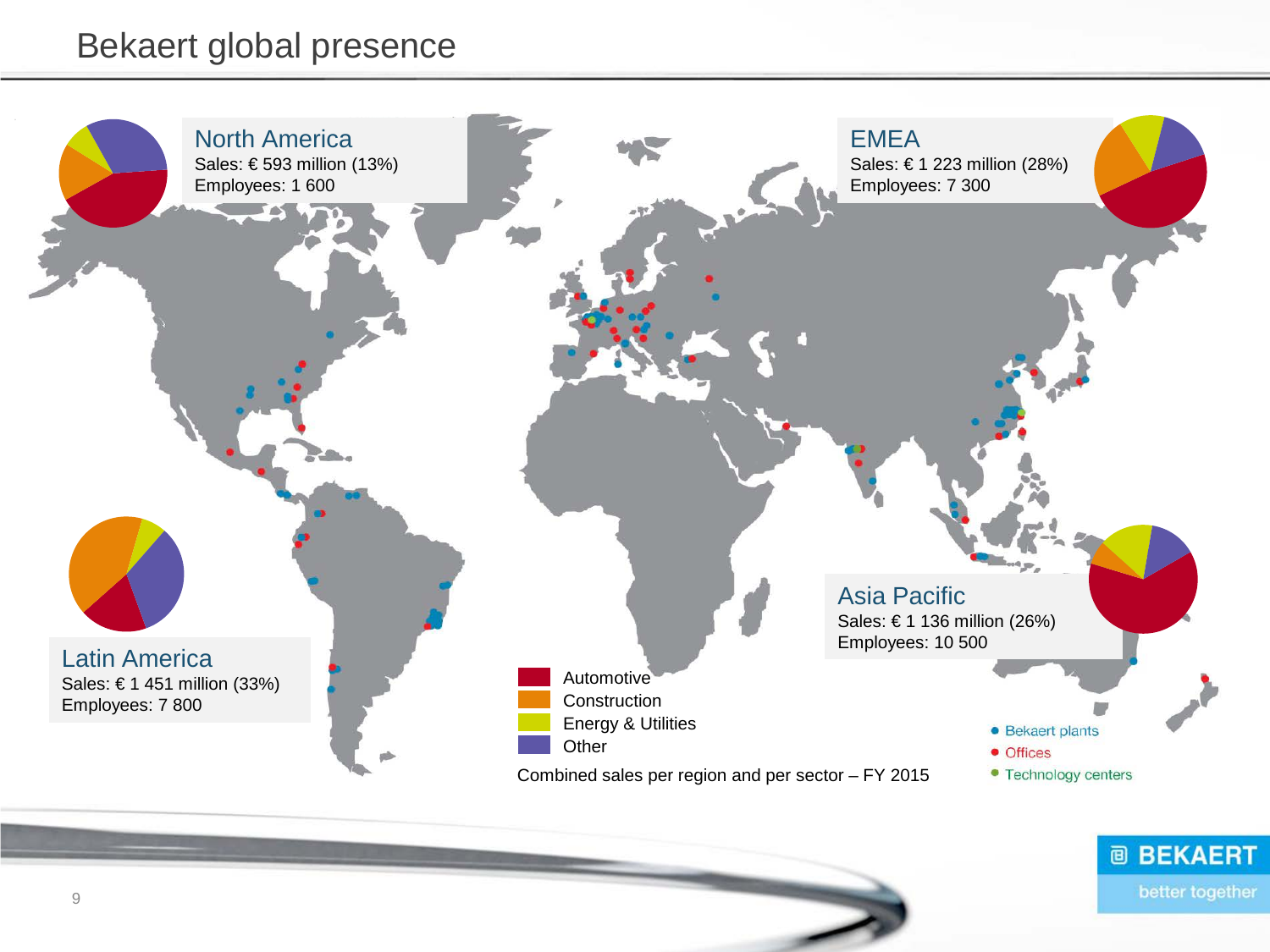## Bruno Humblet

Chief Financial Officer EVP Regional Operations Latin America

![](_page_9_Picture_2.jpeg)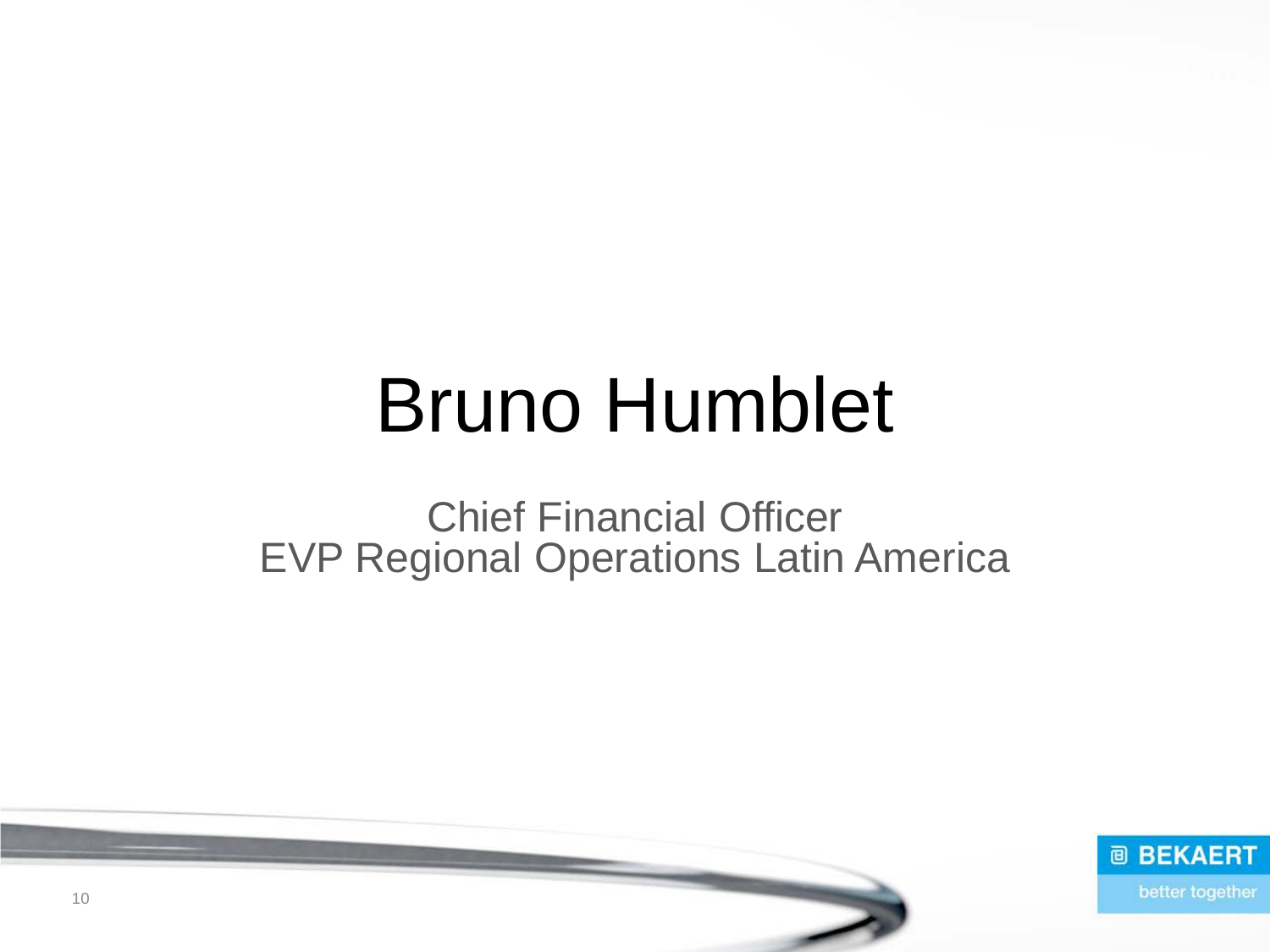| (In mio $\epsilon$ ) | 2014    | 2015    |
|----------------------|---------|---------|
| <b>Sales</b>         | 3 2 1 6 | 3 6 7 1 |
| Cost of sales        | (2730)  | (3073)  |
| <b>Gross profit</b>  | 486     | 598     |
| Gross profit margin  | 15.1%   | 16.3%   |

− Sales growth of 14% reflects:

- − Incremental sales from acquisitions/divestitures of 9%.
- − Positive impact of exchange rate movements for 8%.
- 2% organic increase including 4% positive mix, partly offset by 1% volume decline and 1% price erosion.
- − Passed-on lower wire rod prices had 5% negative impact.
- − Gross margin improvement due to good cost control offsetting price erosion and strong growth in higher value added businesses.

![](_page_10_Picture_8.jpeg)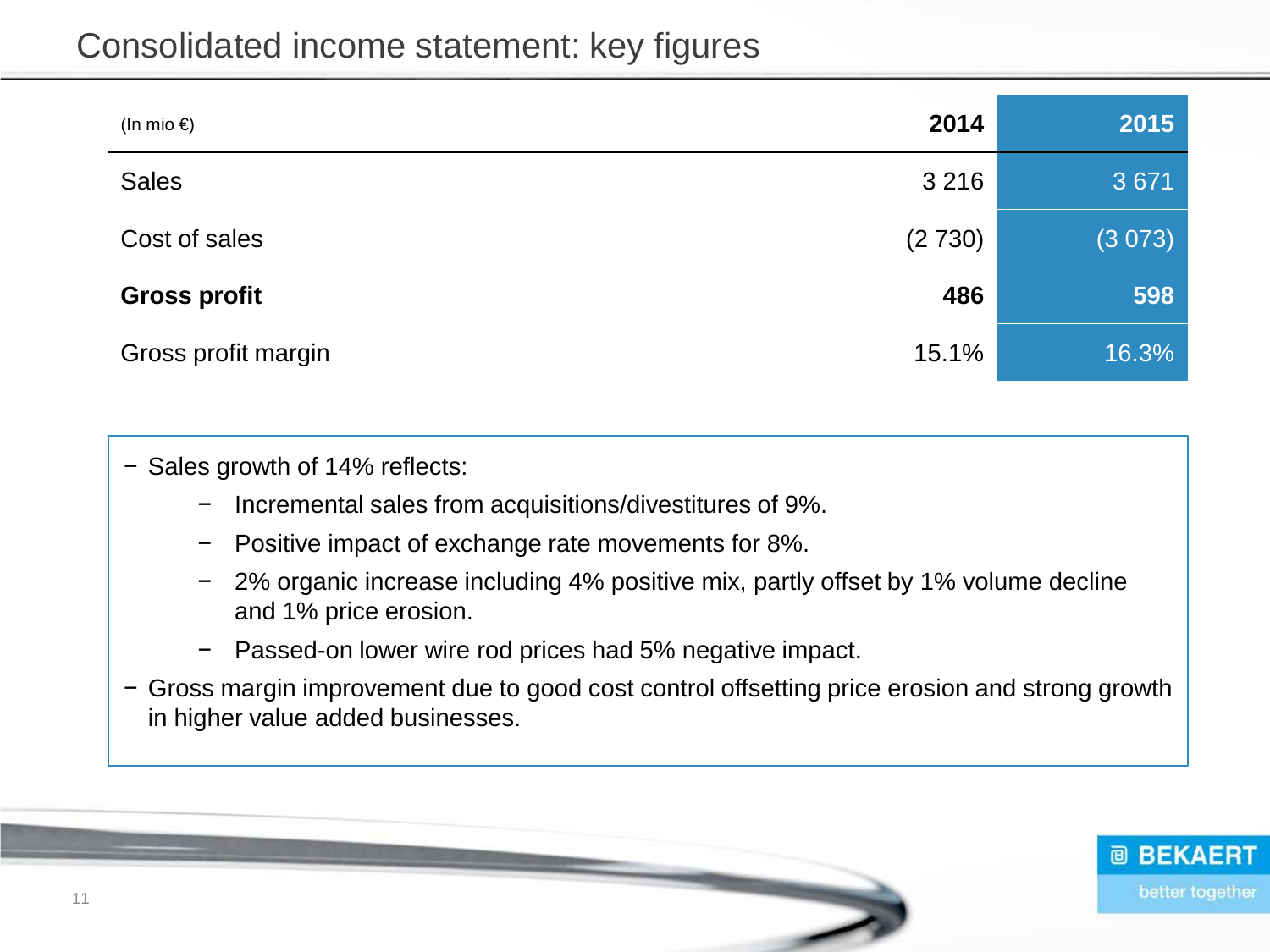| (In mio $\epsilon$ )                                       | 2014  | 2015  |
|------------------------------------------------------------|-------|-------|
| <b>Gross profit</b>                                        | 486   | 598   |
| Selling expenses                                           | (138) | (156) |
| Administrative expenses                                    | (127) | (150) |
| R&D expenses                                               | (59)  | (65)  |
| <b>Others</b>                                              | 3     | (5)   |
| <b>Operating result before non-recurring items (REBIT)</b> | 164   | 223   |

- − SG&A remained flat at 10% of sales.
- − Selling expenses increase of € 18 million mainly reflect FX impact € 11 million and incremental reserves for potential bad debt for  $\epsilon$  5 million.
- − Administrative expenses increased with € 23 million due to i) € 14 million related to M&A activities and external support for manufacturing excellence program, ii)  $\epsilon$  4 million acquisitions and iii)  $\epsilon$ 5 million FX impact.
- − R&D expenses increase due to the integration of the Pirelli tire cord R&D team.

![](_page_11_Picture_6.jpeg)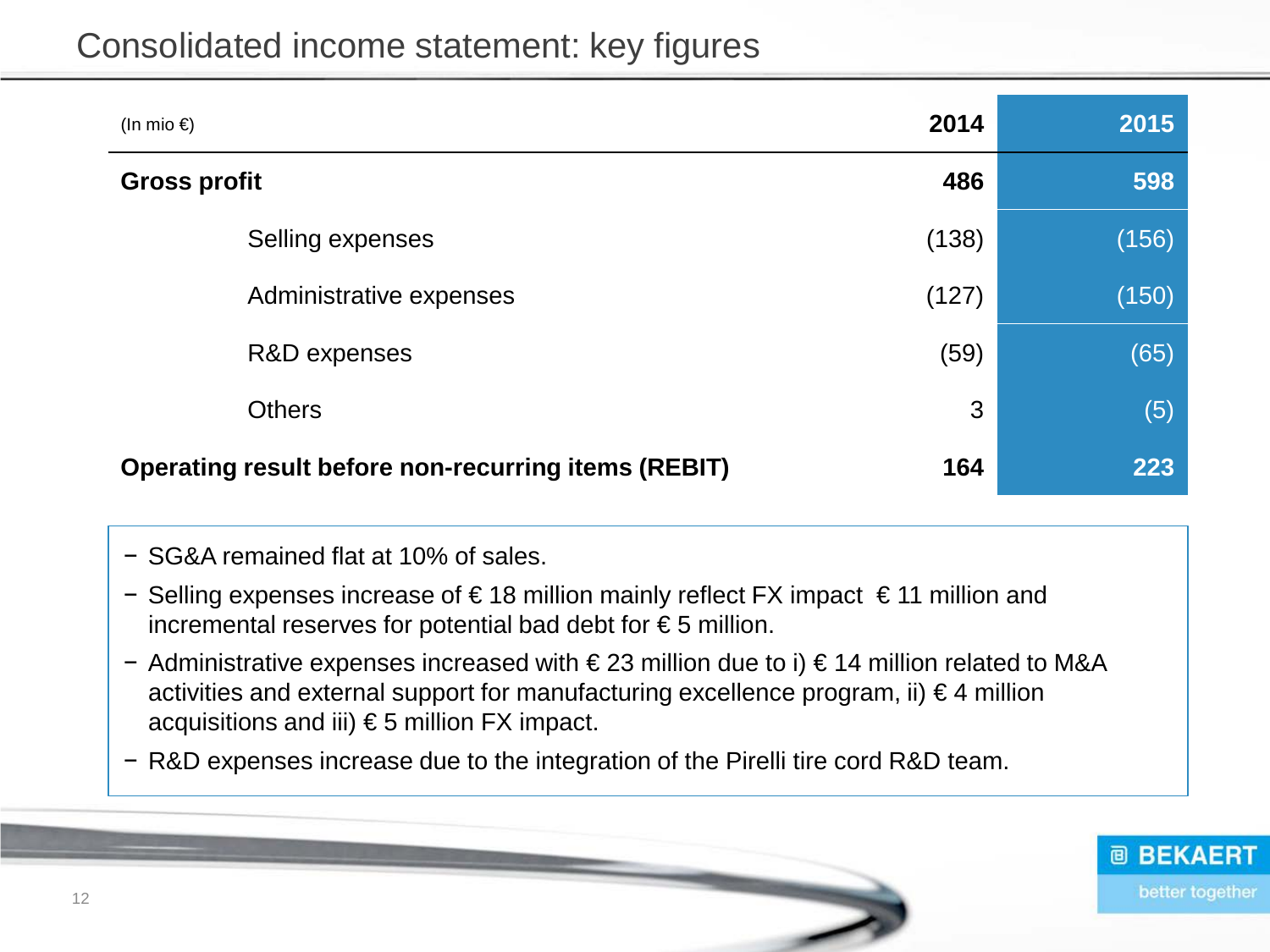| (In mio $\epsilon$ )                                | 2014  | 2015  |
|-----------------------------------------------------|-------|-------|
| Operating result before non-recurring items (REBIT) | 164   | 223   |
| <b>REBIT margin on sales</b>                        | 5.1%  | 6.1%  |
| Non-recurring items                                 | 7     | (3)   |
| <b>Operating result (EBIT)</b>                      | 171   | 220   |
| <b>EBIT margin on sales</b>                         | 5.3%  | 6.0%  |
| <b>EBITDA</b>                                       | 342   | 441   |
| <b>EBITDA</b> margin on sales                       | 10.6% | 12.0% |

- − REBIT increase of 36% driven by successful integration of acquisitions, cost control and better product mix partly offset by price erosion and one off cost for M&A activities and consultancy support.
- − Non-recurring items include impairment of assets in Asia and costs to optimize the organizational structure, offset by the gain on the divestment of the carding business and the final proceeds from the Rome fire.
- − Strong improvement in cash generation in the business.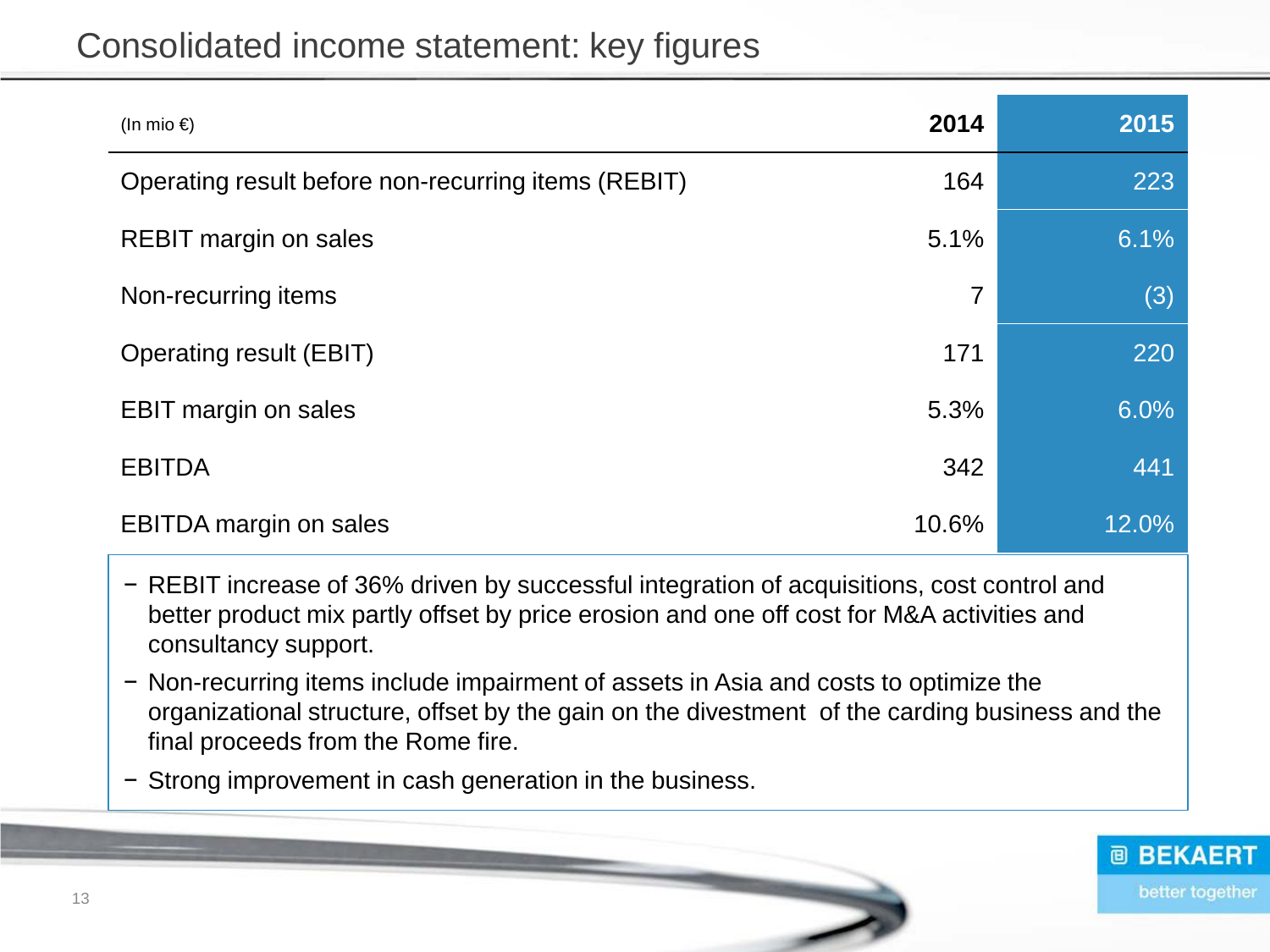![](_page_13_Figure_1.jpeg)

![](_page_13_Picture_2.jpeg)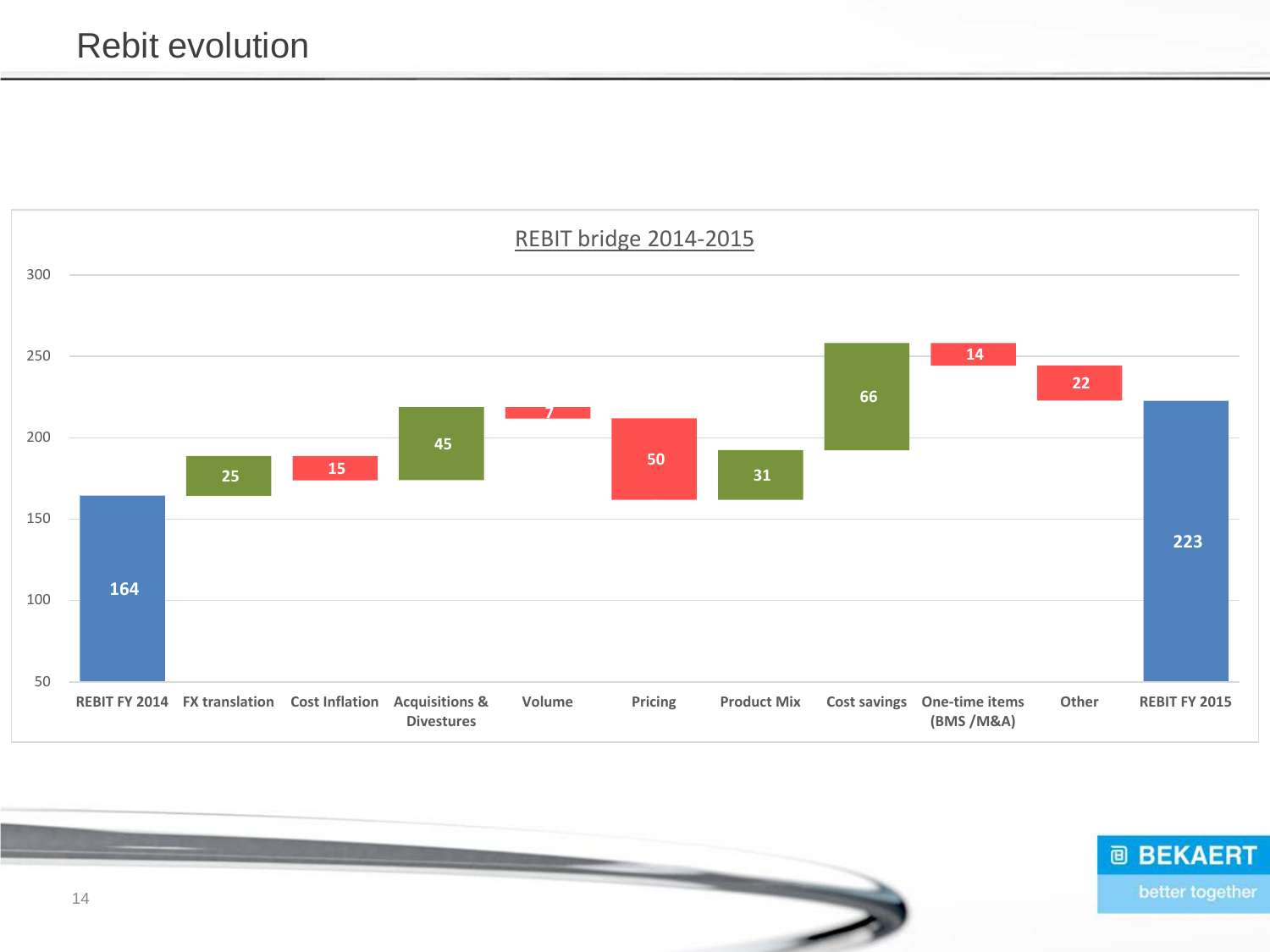#### Segment reporting: EMEA

| (In mio $\epsilon$ )                                | 2014           | 2015    | 1H 2015        | 2H 2015 |
|-----------------------------------------------------|----------------|---------|----------------|---------|
| <b>Consolidated sales</b>                           | 1 0 6 4        | 1 2 2 7 | 644            | 583     |
| Operating result before non-recurring items (REBIT) | 114            | 139     | 80             | 59      |
| <b>REBIT margin on sales</b>                        | 10.8%          | 11.3%   | 12.4%          | 10.1%   |
| Non-recurring items                                 | $\overline{2}$ | 6       | $\overline{7}$ | (1)     |
| Operating result (EBIT)                             | 116            | 145     | 87             | 58      |
| Depreciation, amortization and impairment losses    | 49             | 56      | 28             | 29      |
| <b>EBITDA</b>                                       | 165            | 201     | 115            | 87      |
| <b>EBITDA</b> margin on sales                       | 15.5%          | 16.4%   | 17.8%          | 14.9%   |

- − Sales growth of 15% reflects acquisitions +14% and organic volume increase by almost +5%, partly offset by impact of lower wire rod prices -3%.
- − Normal seasonality and lower steel prices explain lower sales in H2.
- − Record margin in 2015 due to positive product mix.

![](_page_14_Picture_5.jpeg)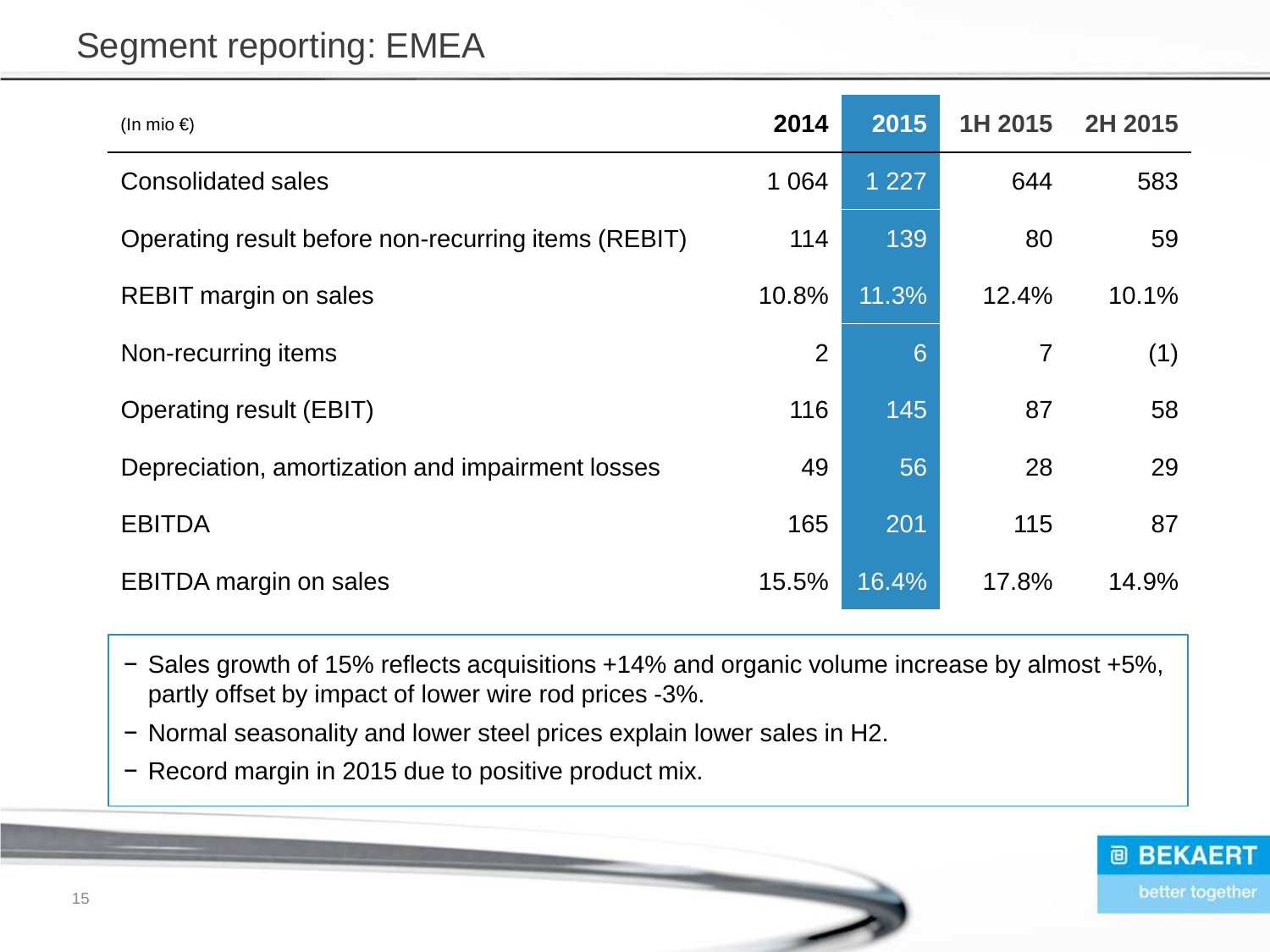#### Segment reporting: North America

| (In mio $\epsilon$ )                                | 2014 | 2015 | 1H 2015        | 2H 2015 |
|-----------------------------------------------------|------|------|----------------|---------|
| <b>Consolidated sales</b>                           | 555  | 593  | 313            | 281     |
| Operating result before non-recurring items (REBIT) | 20   | 20   | 12             | 8       |
| <b>REBIT margin on sales</b>                        | 3.6% | 3.3% | 3.7%           | 2.9%    |
| Non-recurring items                                 | 8    | 14   | (5)            | 19      |
| <b>Operating result (EBIT)</b>                      | 28   | 33   | $\overline{7}$ | 27      |
| Depreciation, amortization and impairment losses    | 10   | 13   | 5              | 8       |
| <b>EBITDA</b>                                       | 38   | 46   | 12             | 34      |
| <b>EBITDA</b> margin on sales                       | 6.8% | 7.8% | 3.8%           | 12.2%   |

− Sales increase of 7% due to positive impact of exchange rate movements (+16%). Organic sales decreased with 9% mainly due to volume losses related to the Rome fire and weaknesses in agriculture and industrial sectors.

− Profitability remained below target due to low volume base in a very competitive market.

− Non-recurring reflect the final proceeds from the Rome fire.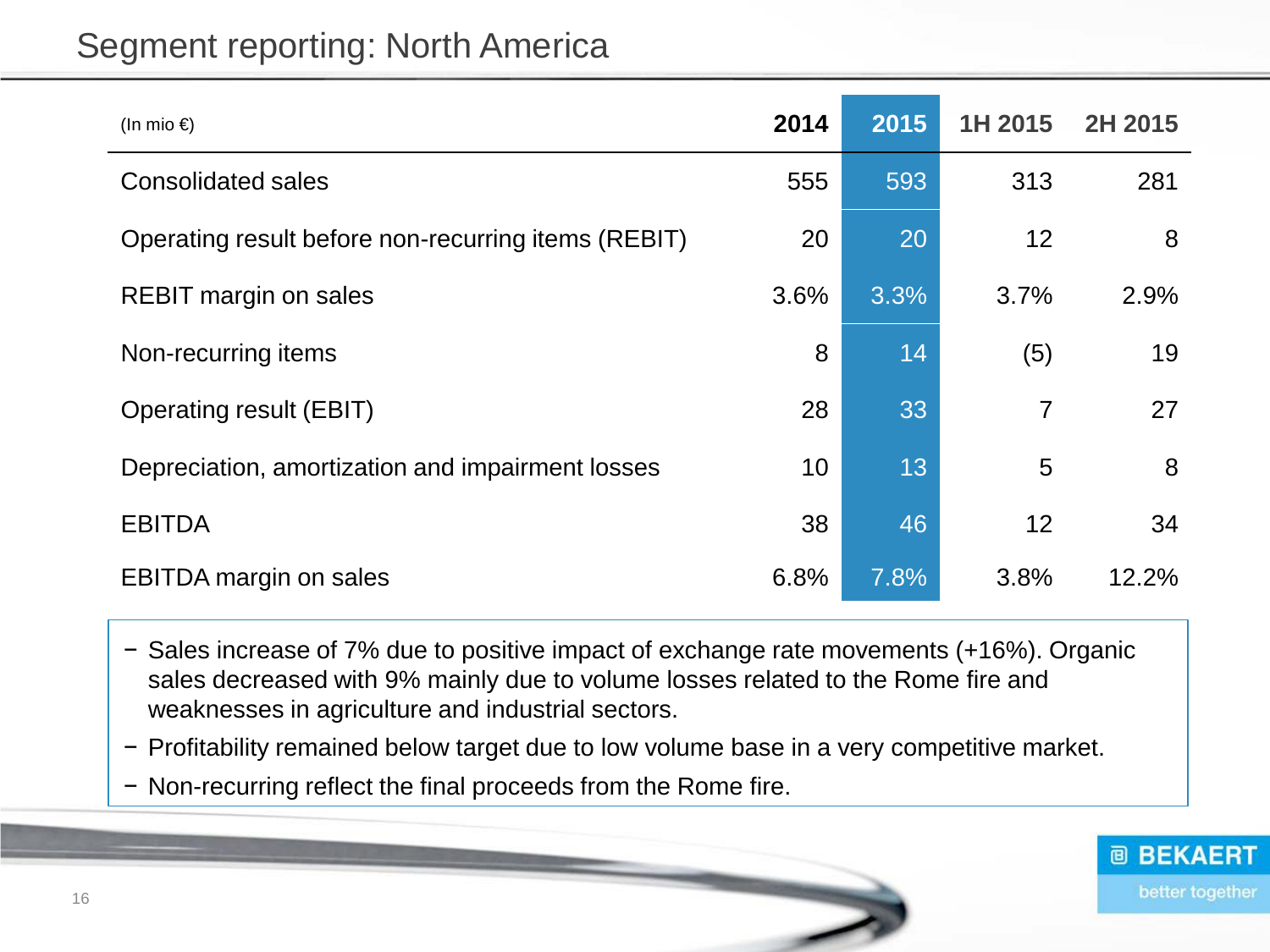#### Segment reporting: Latin America

| (In mio $\epsilon$ )                                | 2014 | 2015 | 1H 2015 | 2H 2015        |
|-----------------------------------------------------|------|------|---------|----------------|
| <b>Consolidated sales</b>                           | 631  | 764  | 400     | 365            |
| Operating result before non-recurring items (REBIT) | 26   | 46   | 22      | 24             |
| <b>REBIT margin on sales</b>                        | 4.1% | 6.0% | 5.5%    | 6.6%           |
| Non-recurring items                                 | 8    | (1)  | (1)     | $\overline{0}$ |
| Operating result (EBIT)                             | 34   | 45   | 21      | 24             |
| Depreciation, amortization and impairment losses    | 6    | 27   | 14      | 13             |
| <b>EBITDA</b>                                       | 40   | 72   | 35      | 37             |
| <b>EBITDA</b> margin on sales                       | 6.3% | 9.4% | 8.9%    | 10.0%          |

− Sales increase of 21% reflects the impact of acquisitions +15% and positive exchange rate movements +7%. Impact of lower wire rod prices (-4%) fully offset by price/mix.

− Strong profit improvement due to the impact of acquisitions, price/mix improvement and cost control.

![](_page_16_Picture_4.jpeg)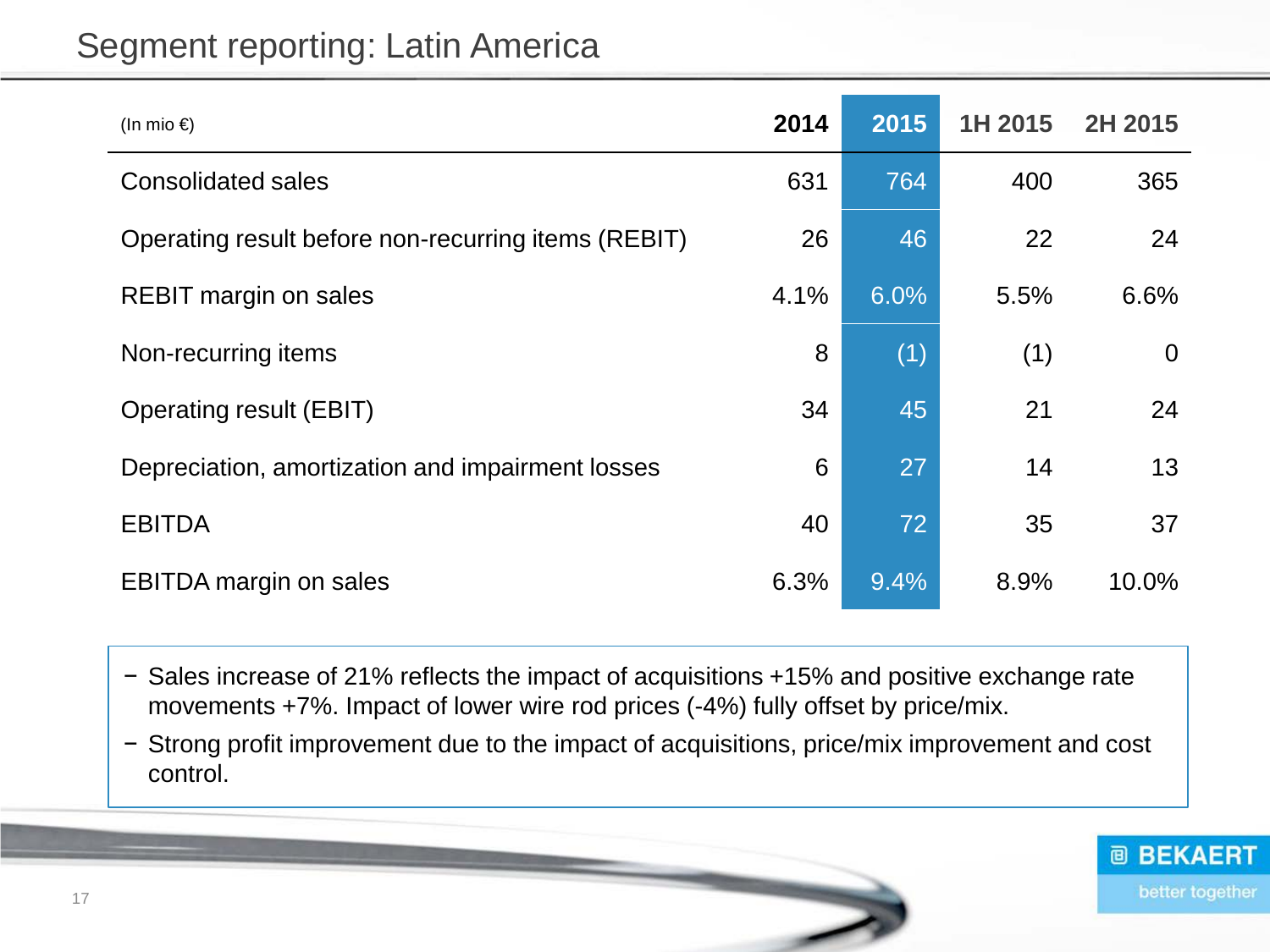|              |    | Mio €   2010   2011   2012   2013   2014   2015 |     |    |    |    |
|--------------|----|-------------------------------------------------|-----|----|----|----|
| <b>Sales</b> | 71 | 103                                             | 135 | 24 | 20 | 19 |
| <b>REBIT</b> | 13 | 18                                              | 22  |    |    |    |

- 1. 2010: 50% PP&E impairment at consolidated level
- 2. YE 2012: Introduction of Hyperinflation accounting & functional currency change, resulting in a significant reduction in the result contribution to the consolidated accounts
- 3. 2014: write-off of collateral provisions
- 4. 2015: set-up additional provision for off-balance guarantee

Remaining risks:

- Intercompany receivables of  $\epsilon$ 4 million
- CTA of  $\epsilon$  53 million (non-cash) of which 20% to be allocated to JV partner
- Operating losses in case of no production are limited as actual exchange rate reduced the exposure to a very small amount

![](_page_17_Picture_10.jpeg)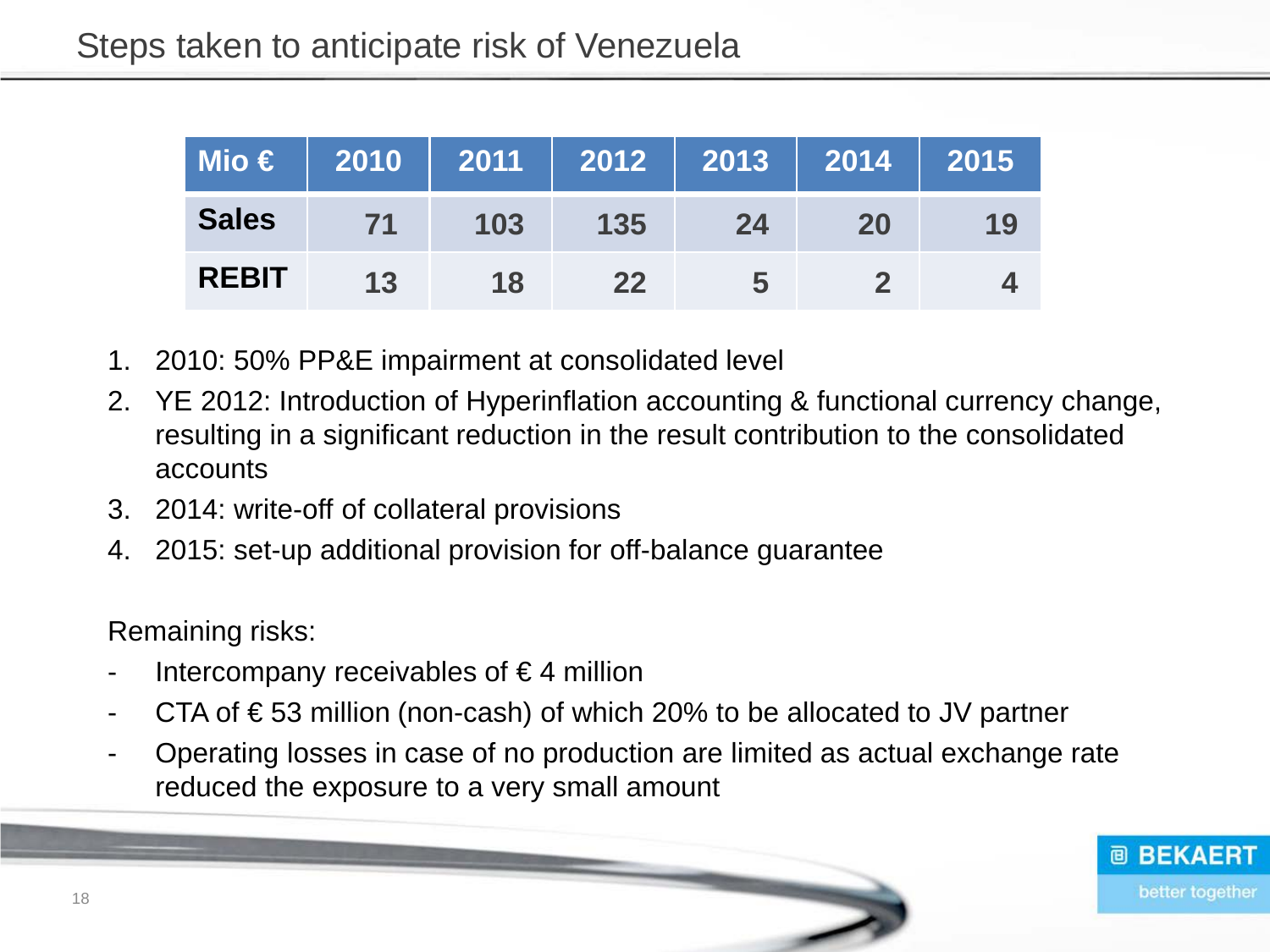#### Segment reporting: Asia Pacific

| (In mio $\epsilon$ )                                | 2014  | 2015    | 1H 2015     | 2H 2015 |
|-----------------------------------------------------|-------|---------|-------------|---------|
| <b>Consolidated sales</b>                           | 966   | 1 0 8 6 | 541         | 546     |
| Operating result before non-recurring items (REBIT) | 63    | 82      | 30          | 52      |
| <b>REBIT margin on sales</b>                        | 6.5%  | 7.6%    | 5.6%        | 9.5%    |
| Non-recurring items                                 | (9)   | (11)    | $\mathbf 1$ | (12)    |
| Operating result (EBIT)                             | 54    | 71      | 31          | 40      |
| Depreciation, amortization and impairment losses    | 106   | 129     | 61          | 68      |
| <b>EBITDA</b>                                       | 159   | 200     | 92          | 108     |
| <b>EBITDA</b> margin on sales                       | 16.5% | 18.4%   | 17.1%       | 19.7%   |

Sales increase of 12% due to FX movement +14% and acquisitions +6% offset by lower volumes in H1 -3% and impact of lower wire rod prices -5%. The impact of the price erosion has been fully offset by better product mix.

Margin improvement in H2 reflects stopping the losses in SEA, solid growth in sawing wire and cost control and mix improvement in tire cord China to offset impact of price erosion.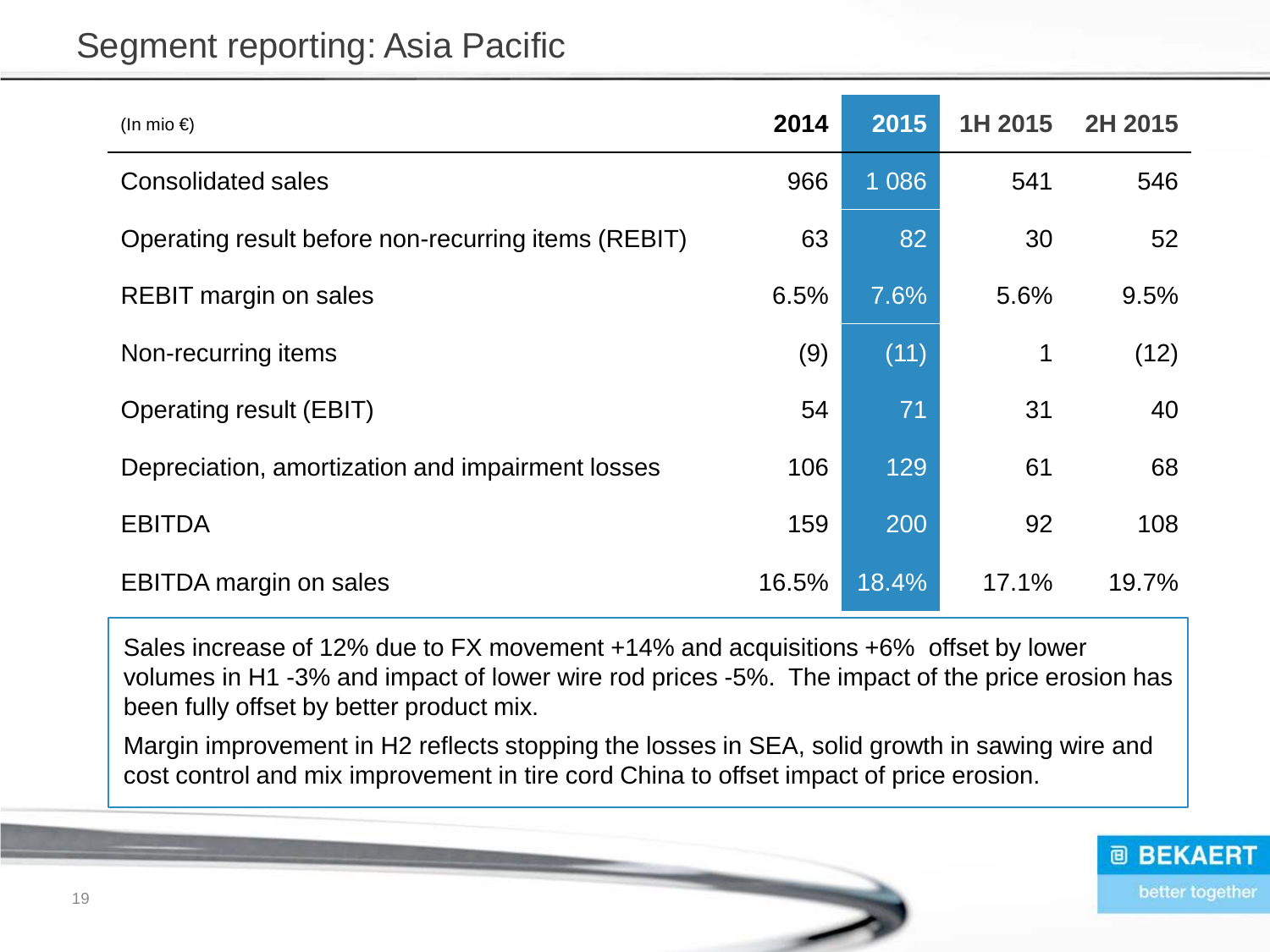| (In mio $\epsilon$ )                               | 2014 | 2015 |
|----------------------------------------------------|------|------|
| <b>Operating result (EBIT)</b>                     | 171  | 220  |
| Interest income / expense                          | (63) | (62) |
| Other financial income & expenses                  | (4)  | (34) |
| <b>Result before taxes</b>                         | 105  | 124  |
| Income taxes                                       | (42) | (36) |
| <b>Result after taxes (consolidated companies)</b> | 62   | 88   |

- − Stable interest cost as gross debt remained stable in spite of the € 235 million cash out related to M&A activities.
- − Other expenses include losses related to realized and unrealized exchange rate movements. It also reflects stamp duty for Australian acquisition and a reserve to cover for potential exchange issues in Venezuela.
- − Income taxes positively by impacted deferred tax allowance on ropes set up.

![](_page_19_Picture_5.jpeg)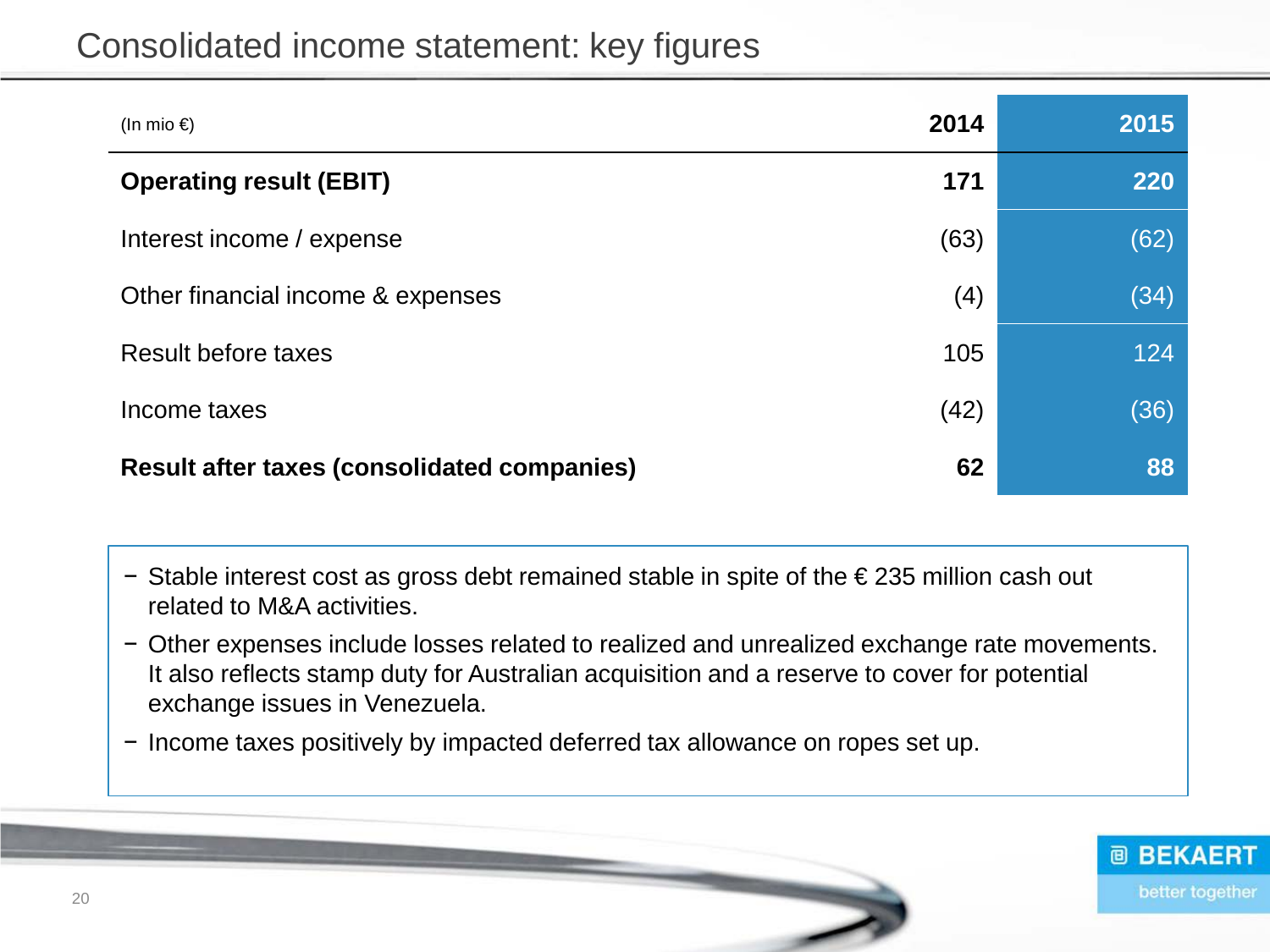| (In mio $\in$ )                             | 2014 | 2015           |
|---------------------------------------------|------|----------------|
| Result after taxes (consolidated companies) | 62   | 88             |
| Share in the results of JV's and associates | 25   | 18             |
| <b>Result for the period</b>                | 88   | 106            |
| Attributable to non-controlling interests   | 0    | $\overline{4}$ |
| <b>Attributable to the Group</b>            | 87   | 102            |

- − Result of Joint Ventures reflects the impact of the weak Brazilian economy and losses in Xinyu China.
- − Results attributable to non-controlling interests reflects stopping the losses in SEA.
- − Results for the Group increased with 17% versus last year.

![](_page_20_Picture_5.jpeg)

21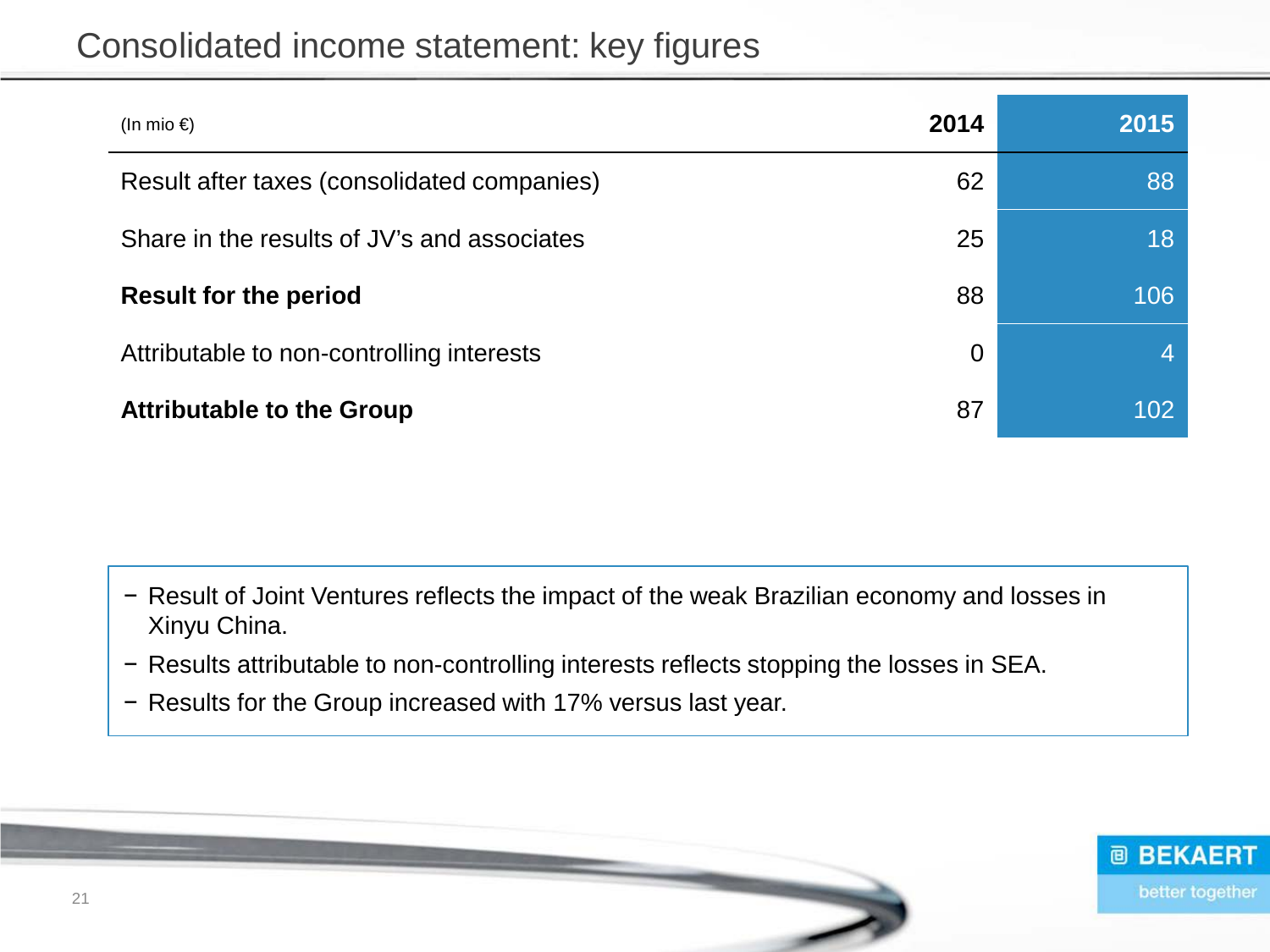#### Cash flow: key figures

| (In mio $\in$ )                       | 2014  | 2015  |
|---------------------------------------|-------|-------|
| Gross cash flows from operations      | 261   | 355   |
| Cash flows from operations            | 187   | 584   |
| Cash flows from investment activities | (225) | (363) |
| Cash flows from financing activities  | 88    | (268) |

− Cash from operations € 297 higher than last year due to higher cash generation in the business and improvement in working capital.

− Investment activities include impact from M&A (€ 235 million) and capital expenditure (PP&E € 171 million).

![](_page_21_Picture_4.jpeg)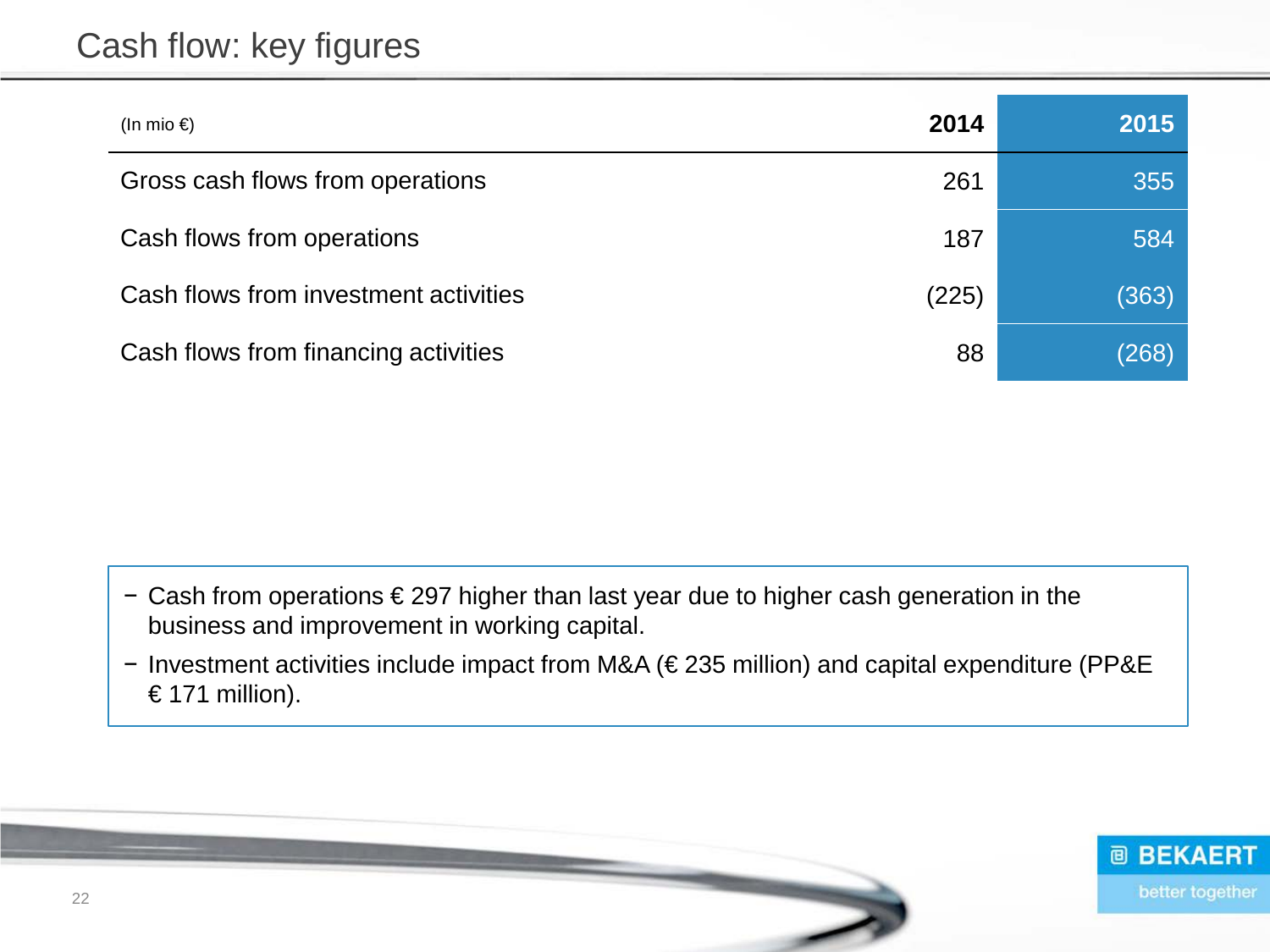#### Working capital: key figures

| (In mio $\epsilon$ ) | 2014  | 2015  |
|----------------------|-------|-------|
| Inventories          | 641   | 629   |
| Accounts receivable  | 847   | 769   |
| Accounts payable     | (513) | (585) |
| Working capital      | 975   | 813   |

− Working capital reduction includes improvements in all areas.

− Average working capital on sales reduced from 27% to 25% on sales.

![](_page_22_Picture_4.jpeg)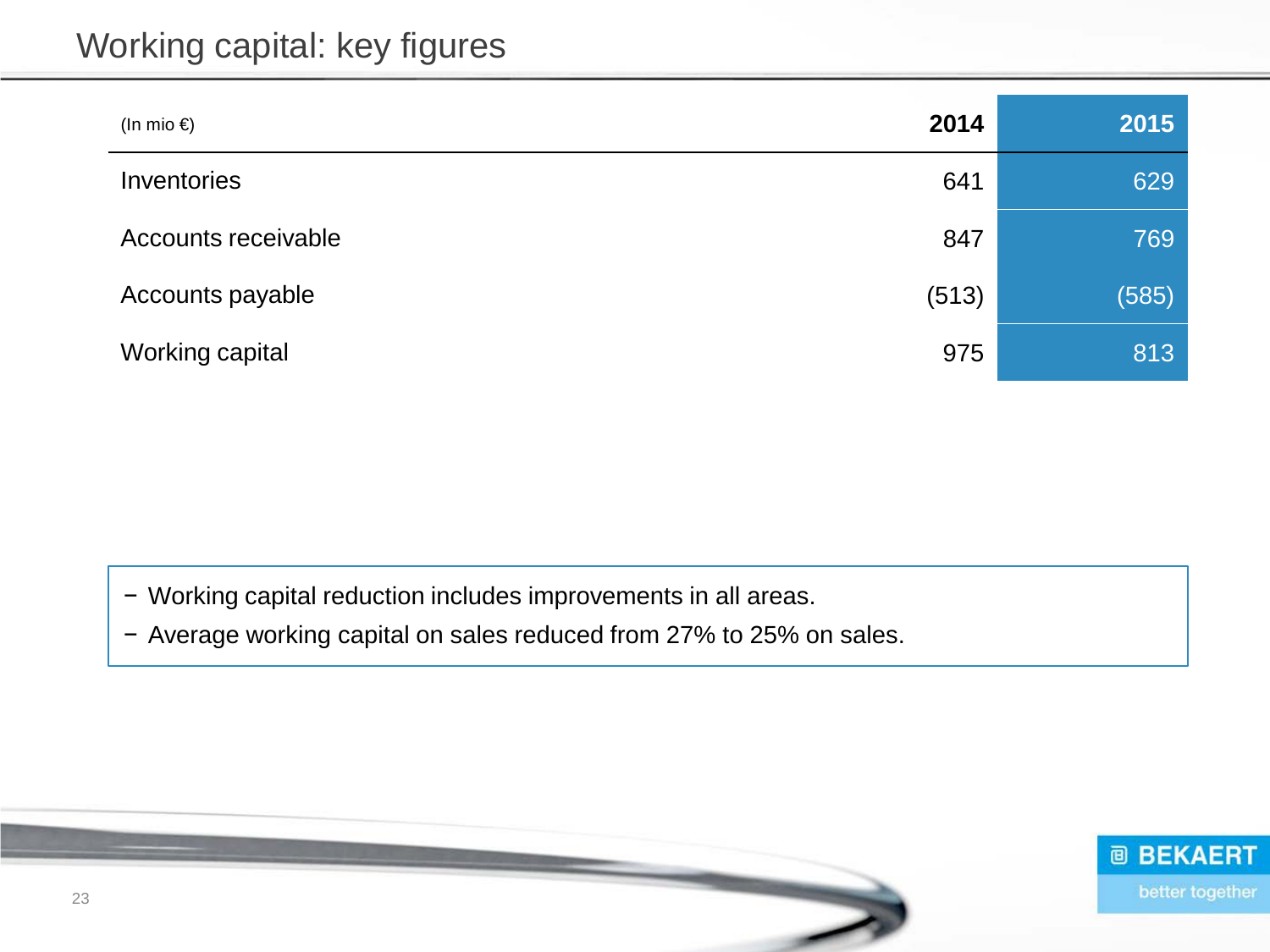#### Consolidated balance sheet: key figures

| (In mio $\epsilon$ )          | 2014    | 2015    |
|-------------------------------|---------|---------|
| Non-current assets            | 1851    | 1921    |
| <b>Current assets</b>         | 2 107   | 1 9 6 0 |
| <b>Assets</b>                 | 3 9 5 8 | 3881    |
|                               |         |         |
| <b>Equity</b>                 | 1566    | 1516    |
| Non-current liabilities       | 1 2 0 5 | 1 0 7 8 |
| <b>Current liabilities</b>    | 1 1 8 7 | 1 2 8 7 |
| <b>Equity and liabilities</b> | 3 9 5 8 | 3881    |

![](_page_23_Picture_2.jpeg)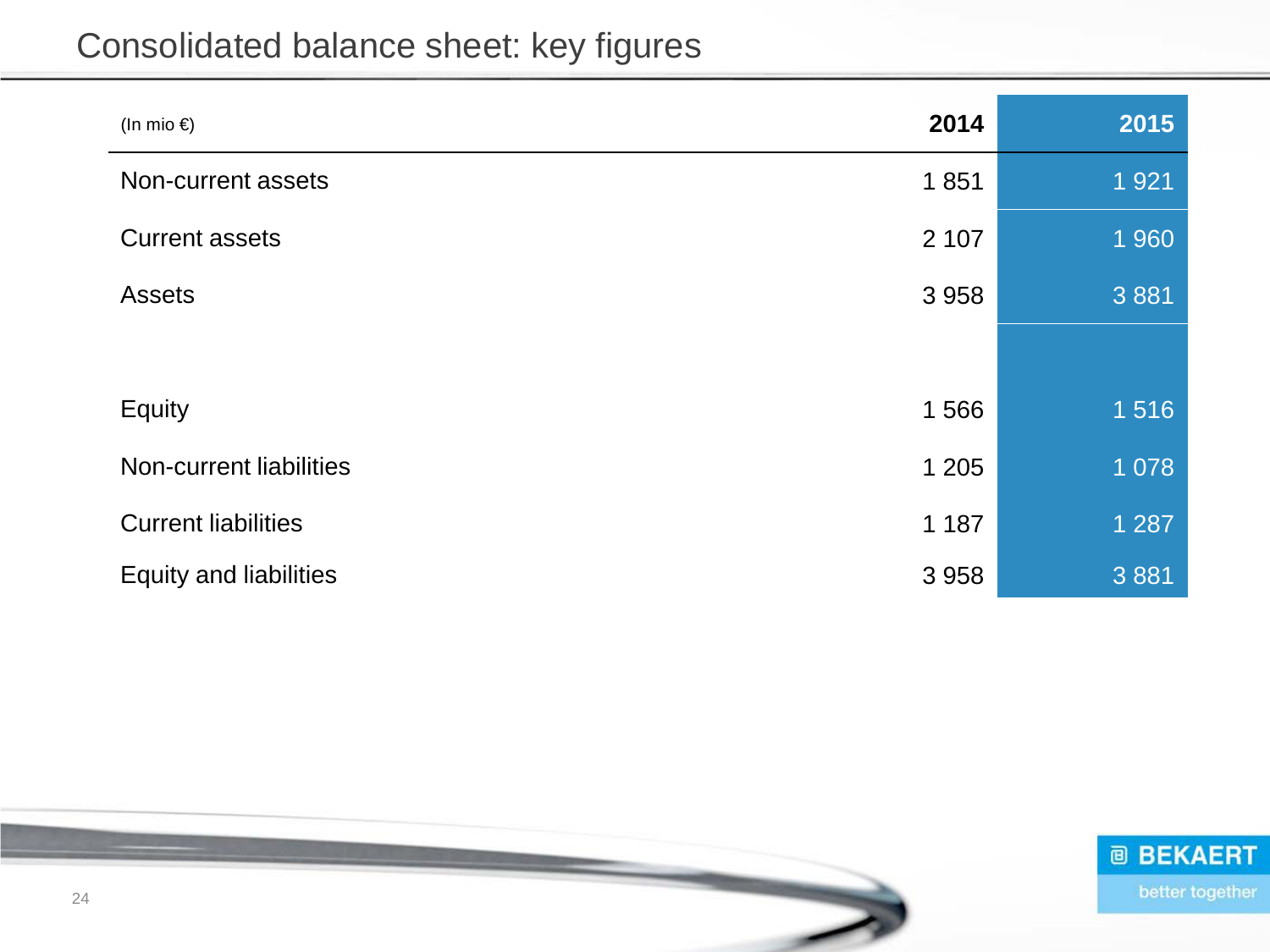#### Balance sheet: key figures

| (In mio $\in$ )              | 2014  | 2015  |
|------------------------------|-------|-------|
| Net financial debt           | 853   | 832   |
| Gearing (net debt to equity) | 54.5% | 54.9% |
| Net debt on EBITDA           | 2.5   | 1.9   |
| Net debt on REBITDA          | 2.6   | 1.9   |

- − Significant reduction of net debt/ EBITDA ratio below the long-term target of 2X
- − Primarily driven by strong cash generation and strict working capital control
- − Despite the significant impact of M&A (€ 235 million) and capital investments (€ 171 million) in 2015

![](_page_24_Picture_5.jpeg)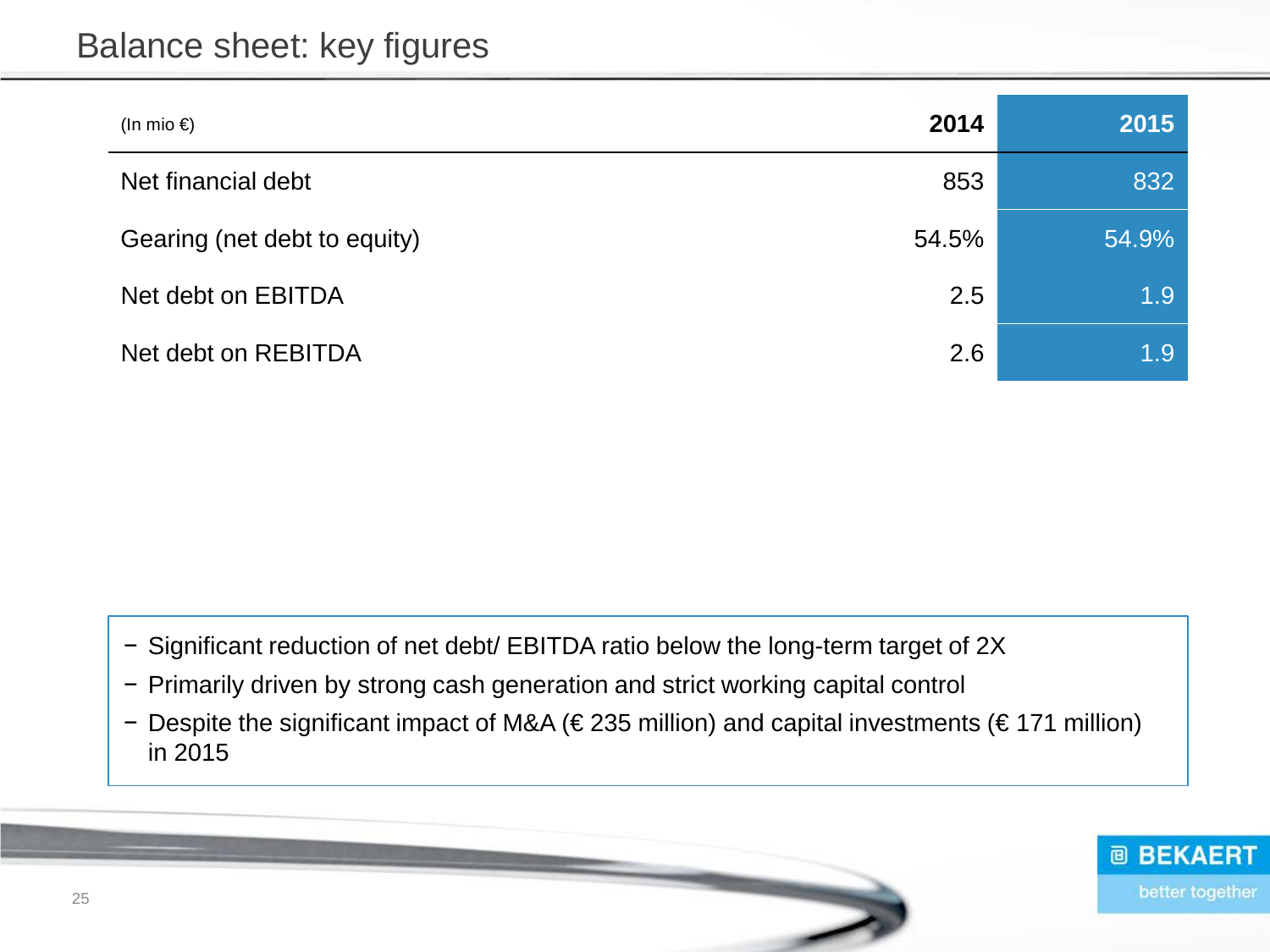#### Ratios: key figures

| (In mio $\epsilon$ )                       | 2014  | 2015  |
|--------------------------------------------|-------|-------|
| <b>EBITDA</b> margin on sales              | 10.6% | 12.0% |
| <b>REBIT margin on sales</b>               | 5.1%  | 6.1%  |
| <b>EBIT margin on sales</b>                | 5.3%  | 6.0%  |
| Sales on capital employed (asset rotation) | 1.4   | 1.4   |
| Return on capital employed (ROCE)          | 7.7%  | 8.7%  |
| Return on equity (ROE)                     | 5.7%  | 6.9%  |

![](_page_25_Picture_2.jpeg)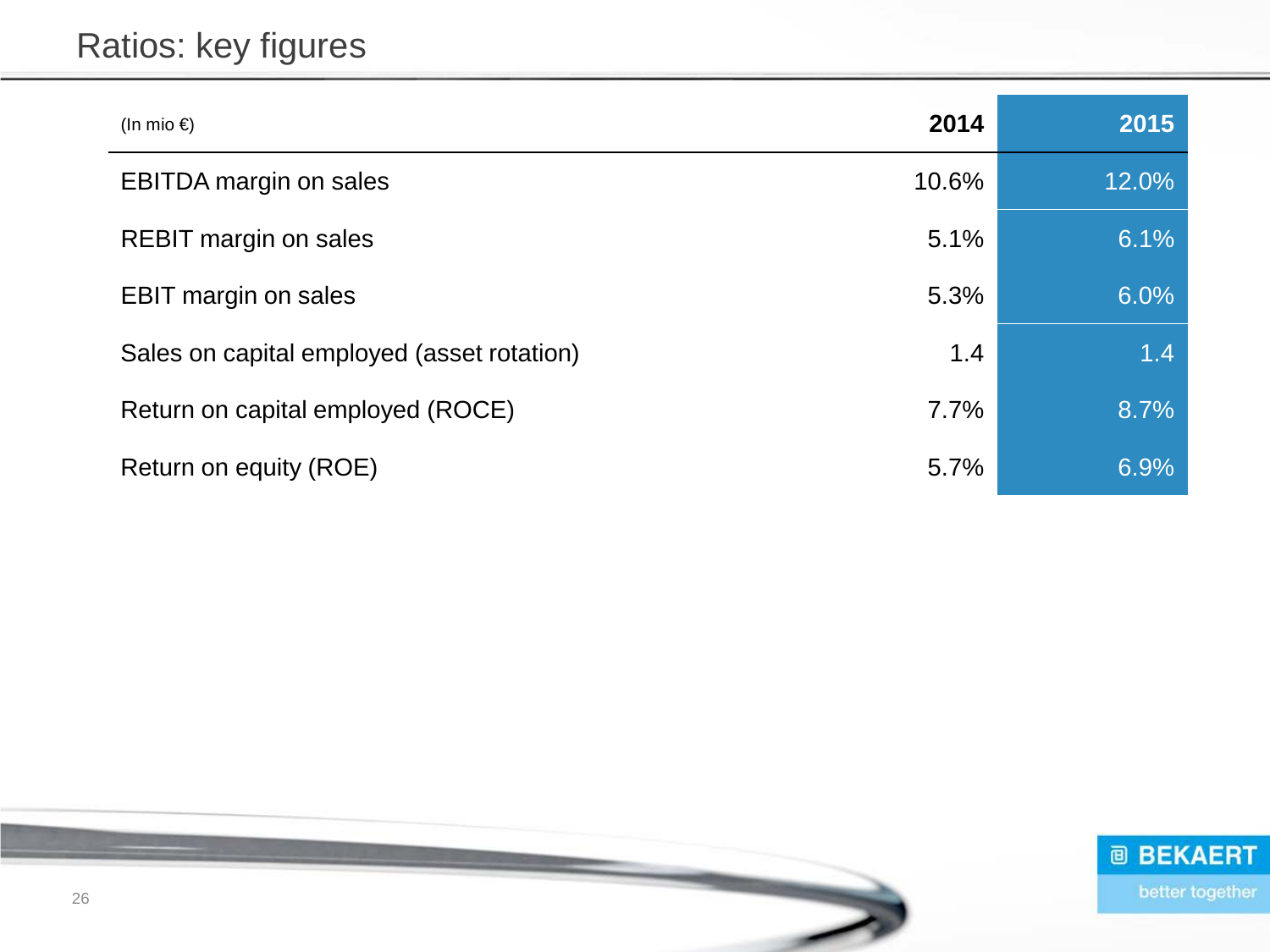#### Key figures per share

| (In mio $\epsilon$ )                     | 2014       | 2015       |
|------------------------------------------|------------|------------|
| Share price at 31 December               | 26.35      | 28.39      |
| Number of existing shares at 31 December | 60 111 405 | 60 125 525 |
| Book value                               | 22.74      | 23.03      |
| Earnings per share (EPS)                 | 1.51       | 1.83       |
| Weighted average number of shares        | 57 599 873 | 55 841 843 |

![](_page_26_Picture_2.jpeg)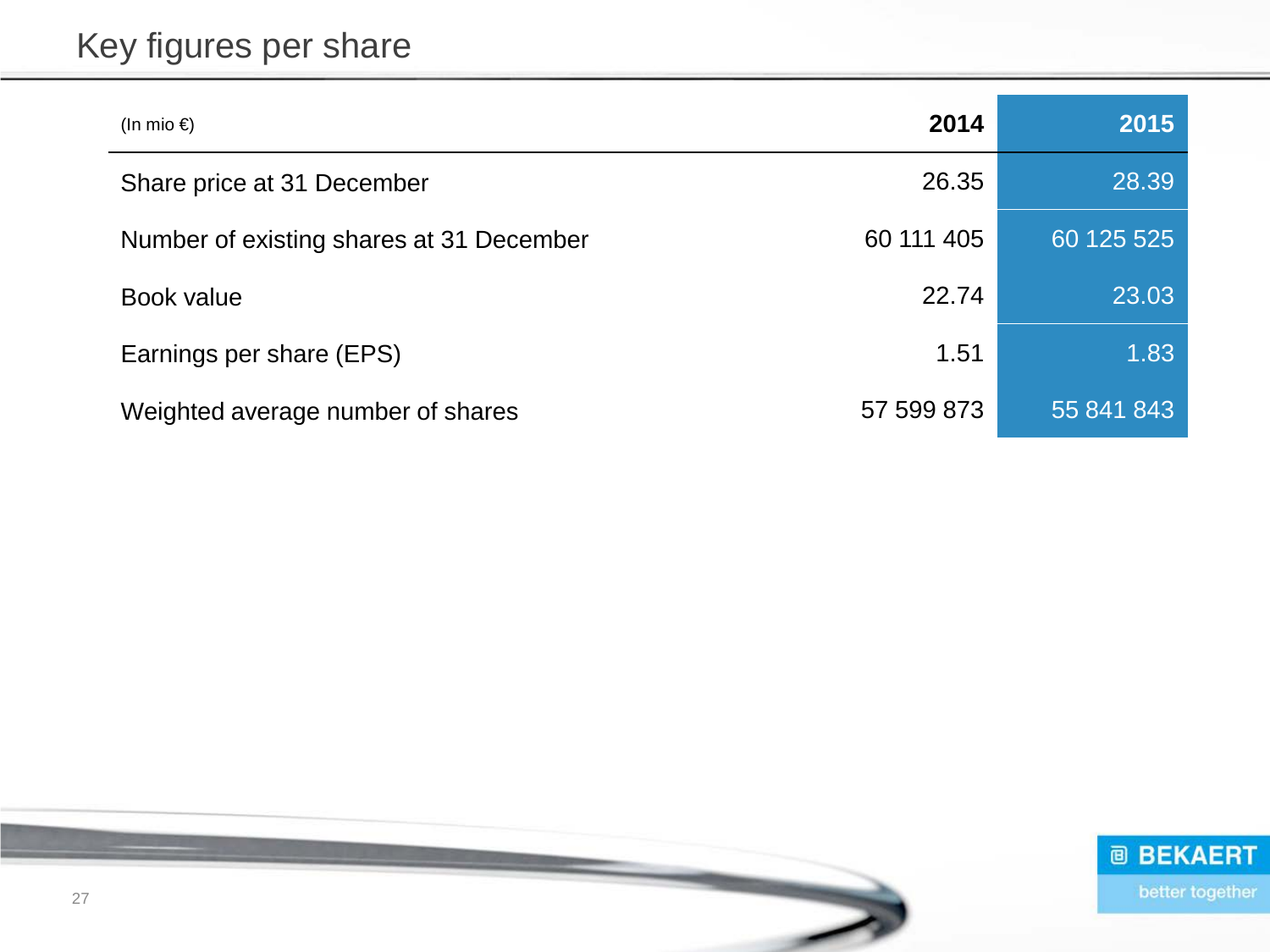# Matthew Taylor

### Chief Executive Officer

![](_page_27_Picture_2.jpeg)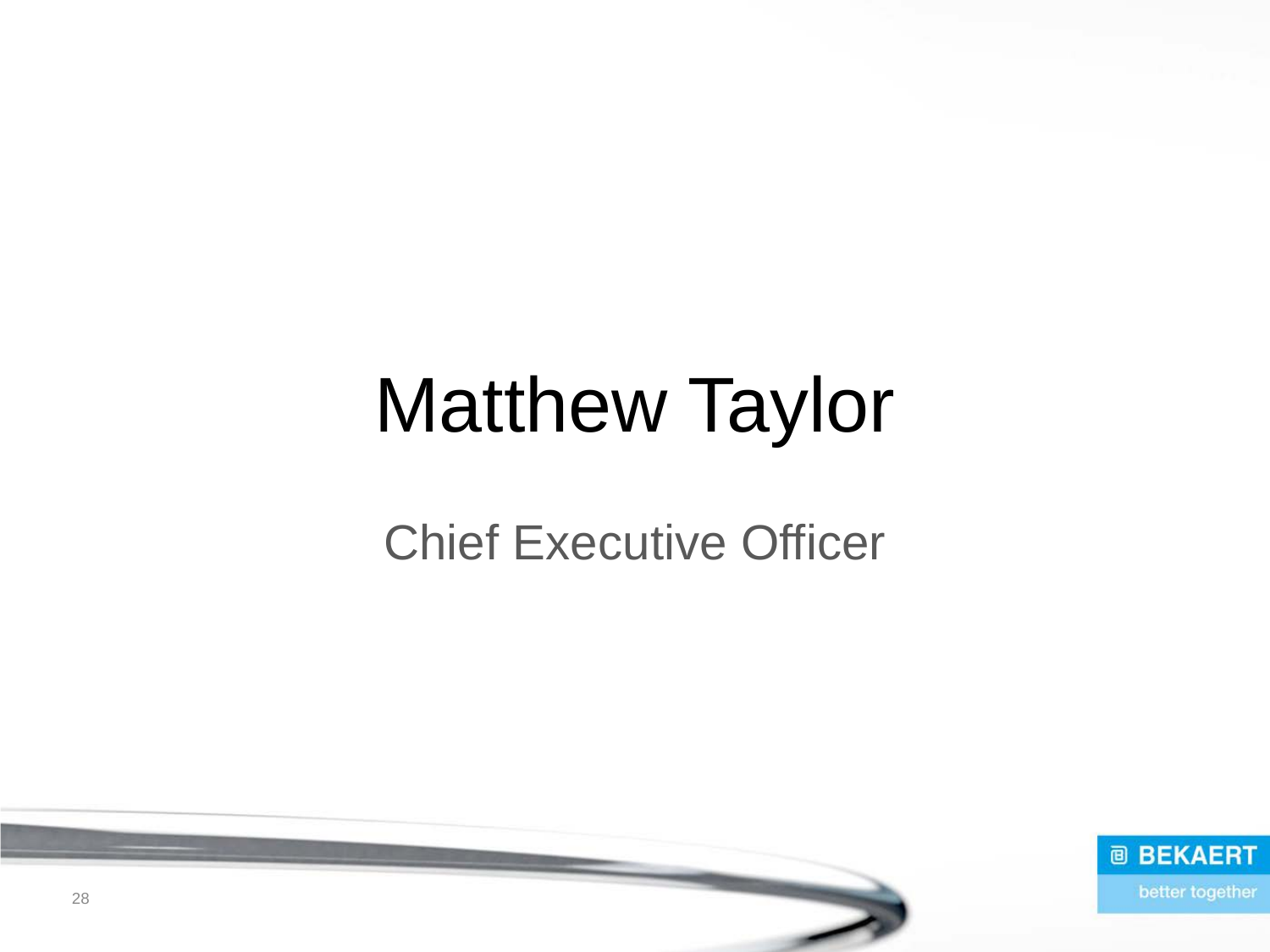Bekaert projects the current prevailing economic environment and global overcapacity to cause pressure across most sectors.

Low oil prices affect many industrial sectors but are driving higher automotive spending. Bekaert anticipates continued strong demand in this sector which now represents more than 40% of the company's sales.

Steel prices will have an impact of -5% on Bekaert's top line in the first half of 2016, relative to the same period last year.

Margin performance, however, is projected to improve.

![](_page_28_Picture_6.jpeg)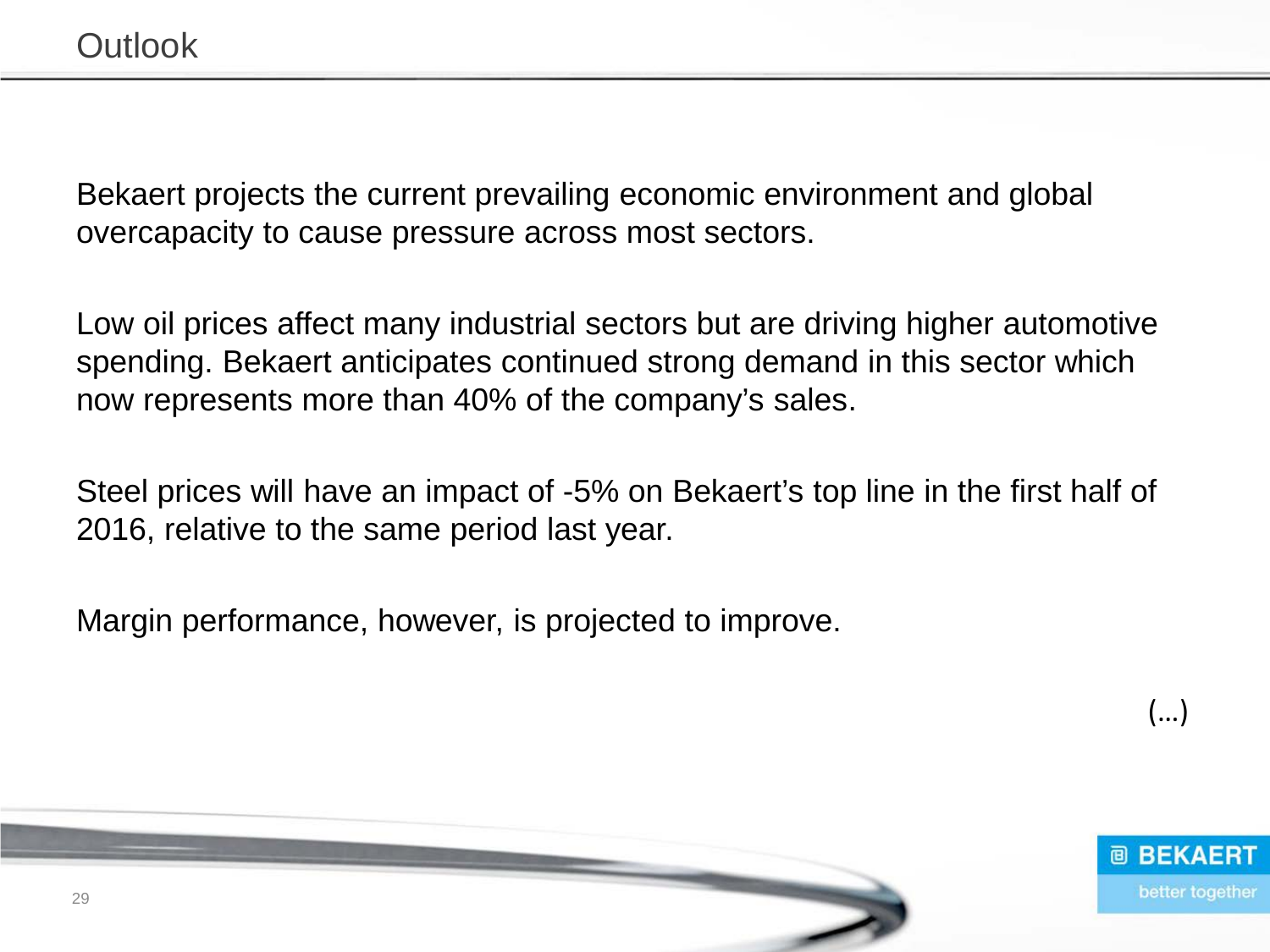Bekaert projects continued strong performance in EMEA, improved profitability in North America, and upside potential from the turnaround in our business performance in Asia Pacific. In Latin America, Bekaert continues to strengthen its market position in weakening economic circumstances.

Confident of the impact and potential of our underlying business improvement actions, and provided there will be no exceptional, unforeseeable circumstances, we believe:

- we have the ability to outperform the market environment again this year
- we will be making another significant step towards our REBIT target of 7%

![](_page_29_Picture_6.jpeg)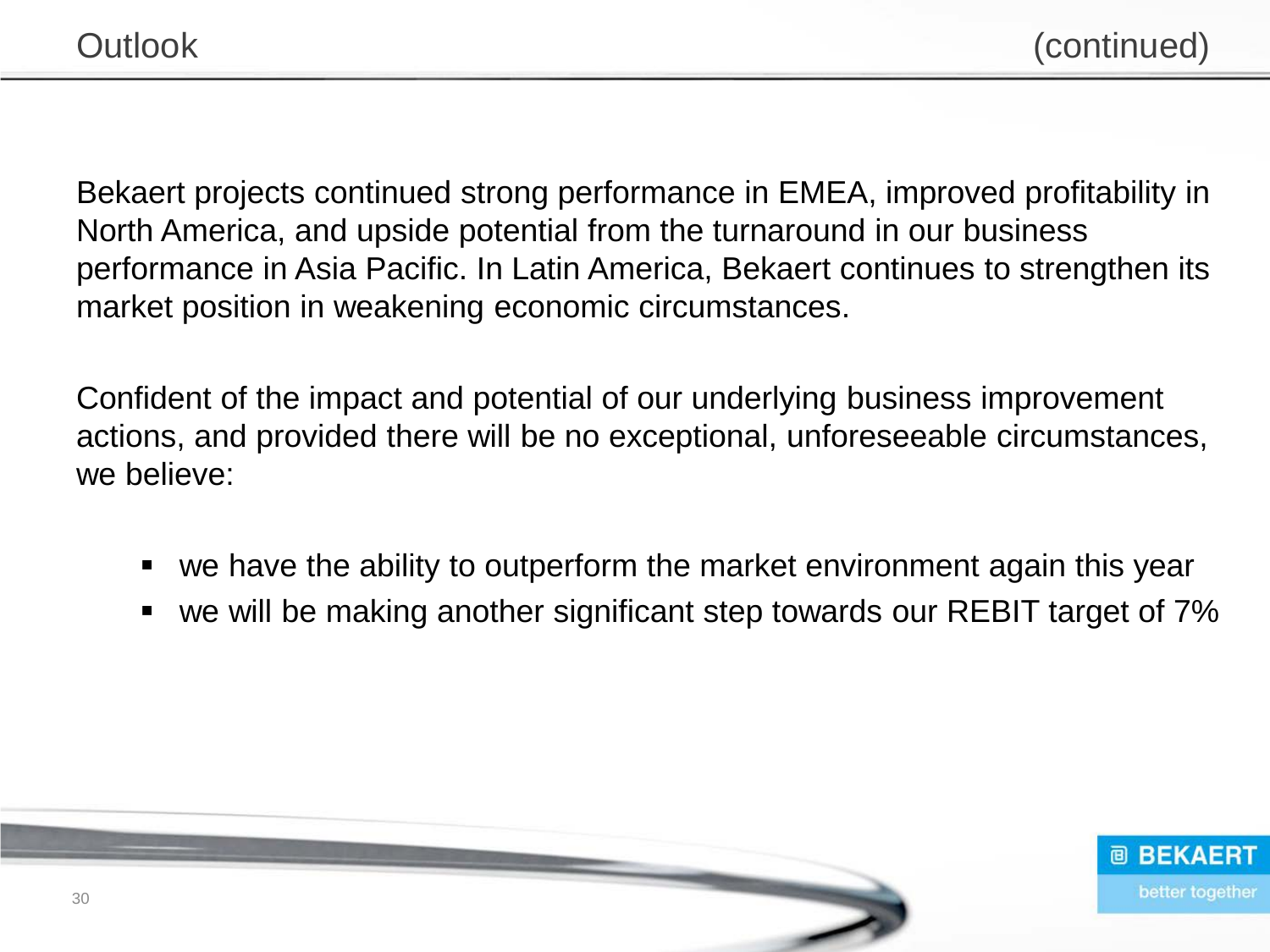### **'Field of Play'**

Consistent with our better together aspiration,

we relentlessly pursue to be the preferred supplier for our steel wire products and solutions,

by continuously delivering superior value to our customers around the world.

![](_page_30_Picture_5.jpeg)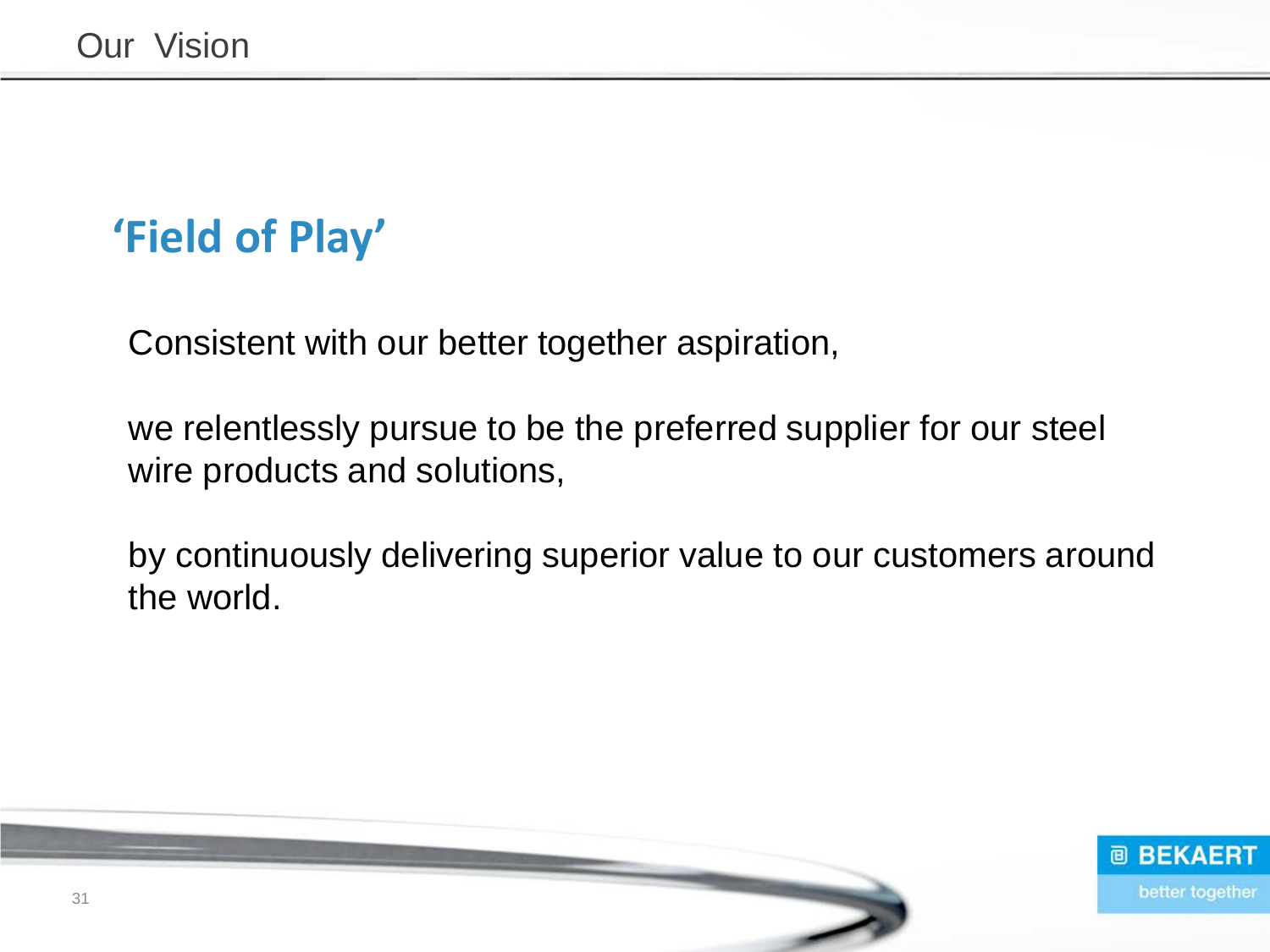- 1. Drive customer into the heart of the business
- 2. Value driven growth
- 3. Technology leadership and speed
- 4. Leverage our scale to greater effect reduce complexity
- 5. Lowest total cost

![](_page_31_Picture_6.jpeg)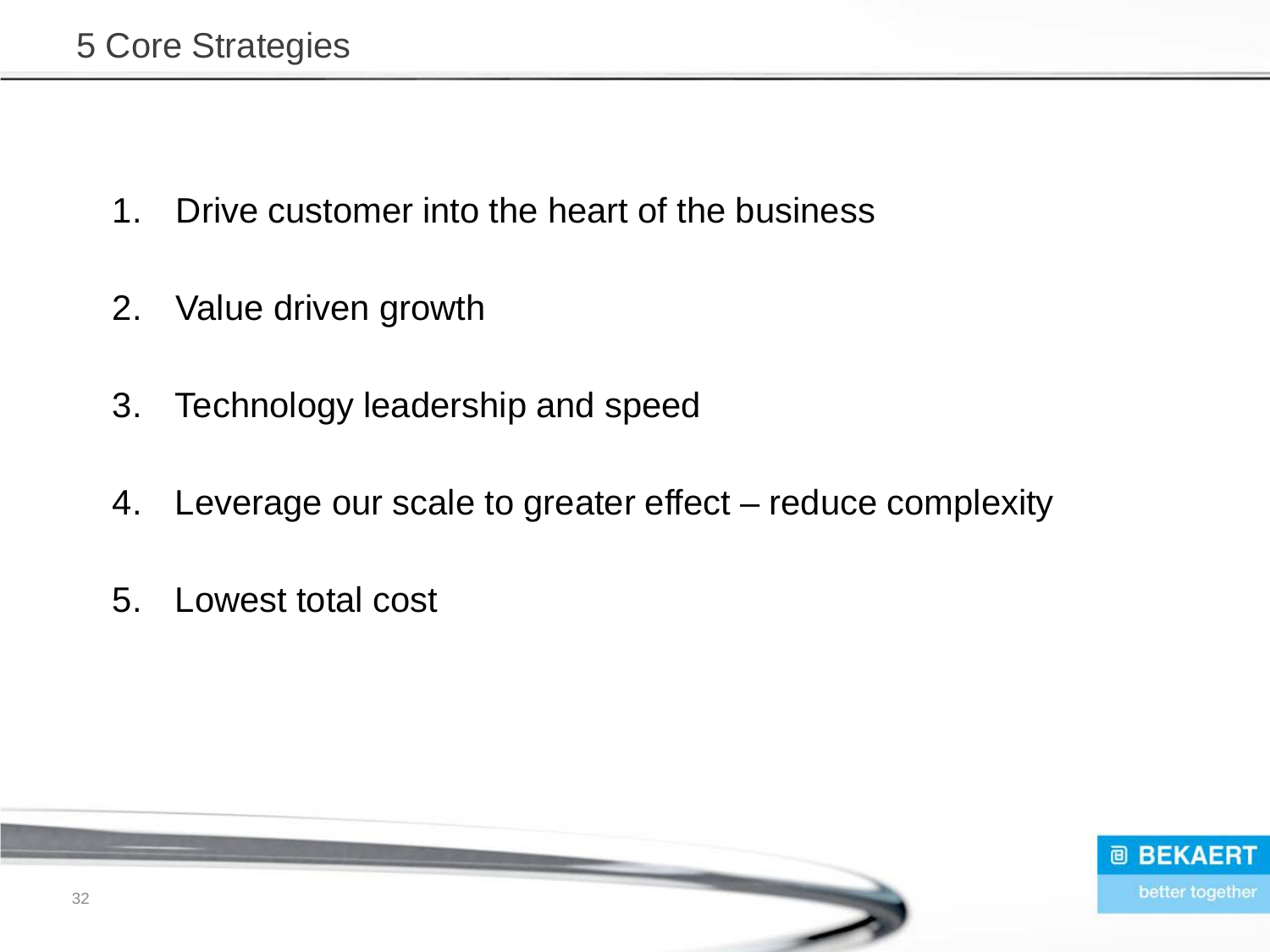Bekaert's actions to drive value creation have begun to show their effectiveness through strong profit and EBITDA growth in 2015. We are convinced we will see more benefits from this in the current and coming years:

1. Clear prioritization of where to grow and how to improve the **business portfolio**

- We have narrowed our focus on those parts of the business where we can leverage our strengths; cf our recent acquisitions (Pirelli steel cord, Arrium ropes) and the intended merger in the ropes industry.
- 2016 margins will be positively impacted by the full-year effect of the recent exits from loss-generating activities including carding solutions and stainless steel wire.
- We removed complexity that didn't add value by changing the ownership in a number of entities where partnerships had not led to efficient and successful forms of cooperation.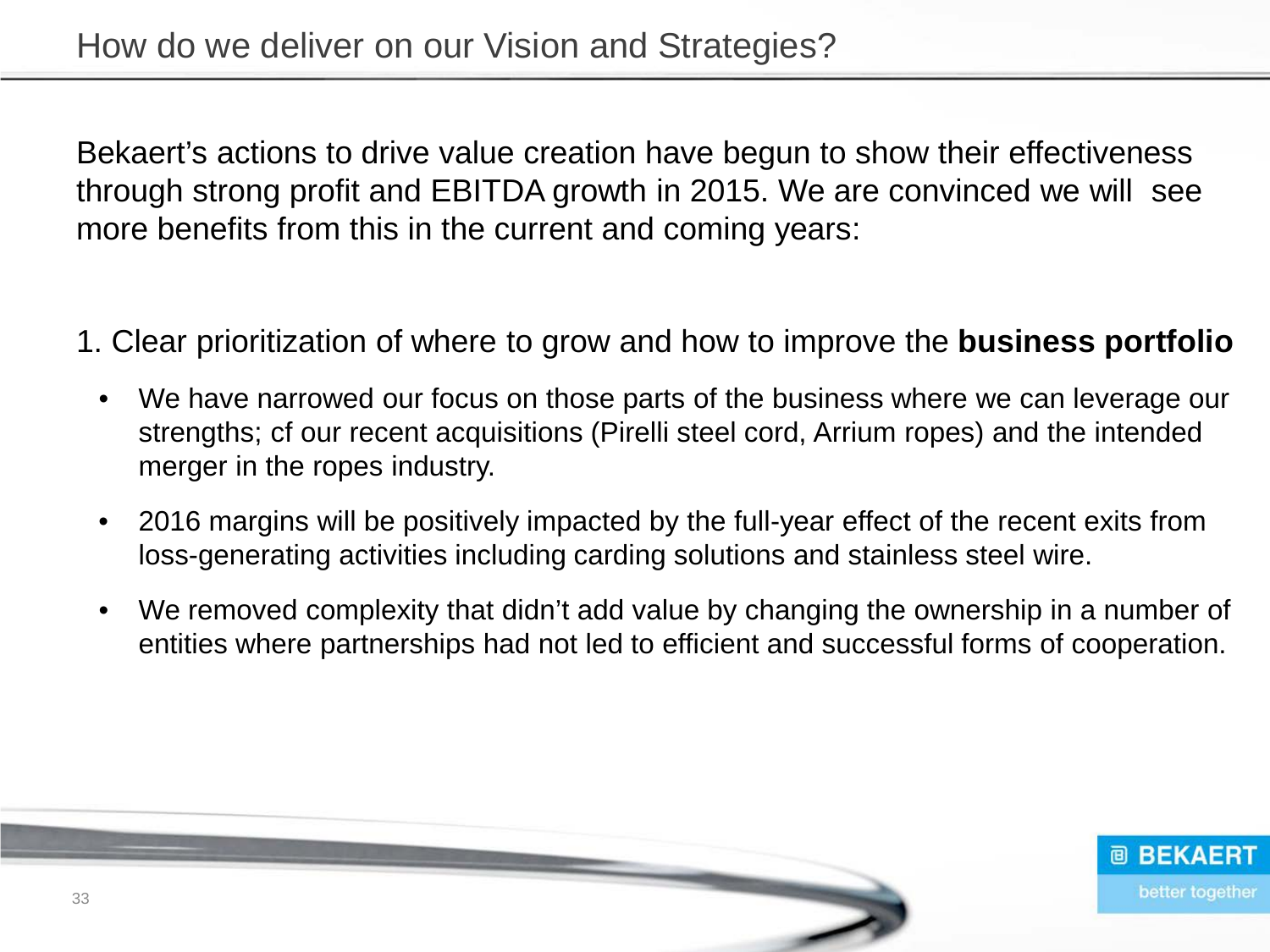#### Portfolio Optimization Bekaert

![](_page_33_Figure_1.jpeg)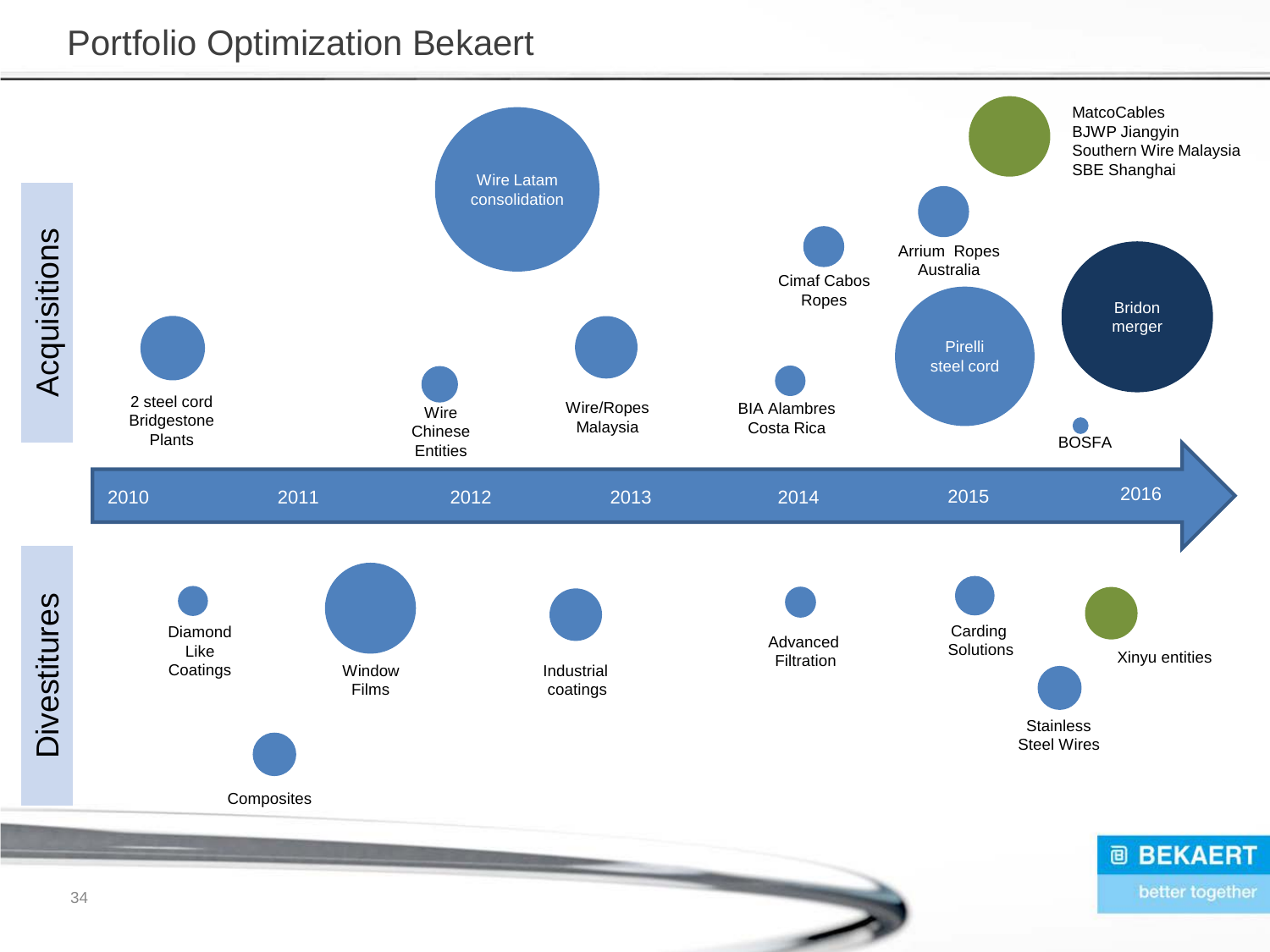- 2. the **global transformational programs** supporting the company's vision and strategies have begun to show their effectiveness. They and are expected to come to their full potential over the coming years:
	- **Manufacturing excellence** program aimed at gaining competitiveness by optimizing the company's quality, safety, delivery performance and productivity.
	- The recently launched **Customer excellence** program to drive growth and margin performance. It will help us deliver on four objectives:
		- to anchor a customer-centric mindset across Bekaert
		- to differentiate ourselves in the market
		- to drive sustainable profitable growth by providing superior customer value
		- and to build a best-in-class commercial organization.
	- These actions are expected to underpin our move towards a sustainable higher level performance.

![](_page_34_Picture_9.jpeg)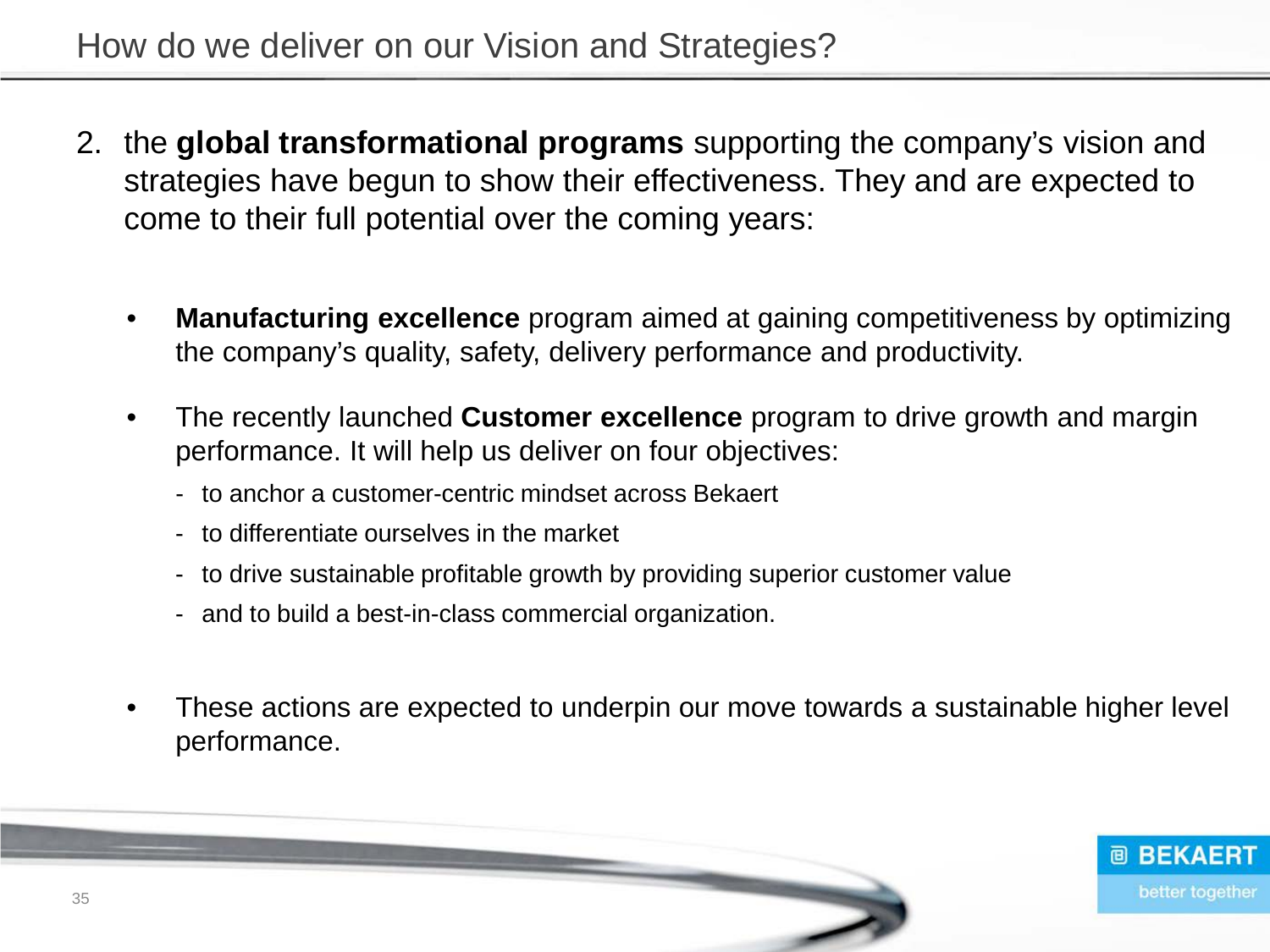We intend to increase the impact of cost savings and product mix, compared with what we achieved in 2015:

![](_page_35_Figure_2.jpeg)

![](_page_35_Picture_3.jpeg)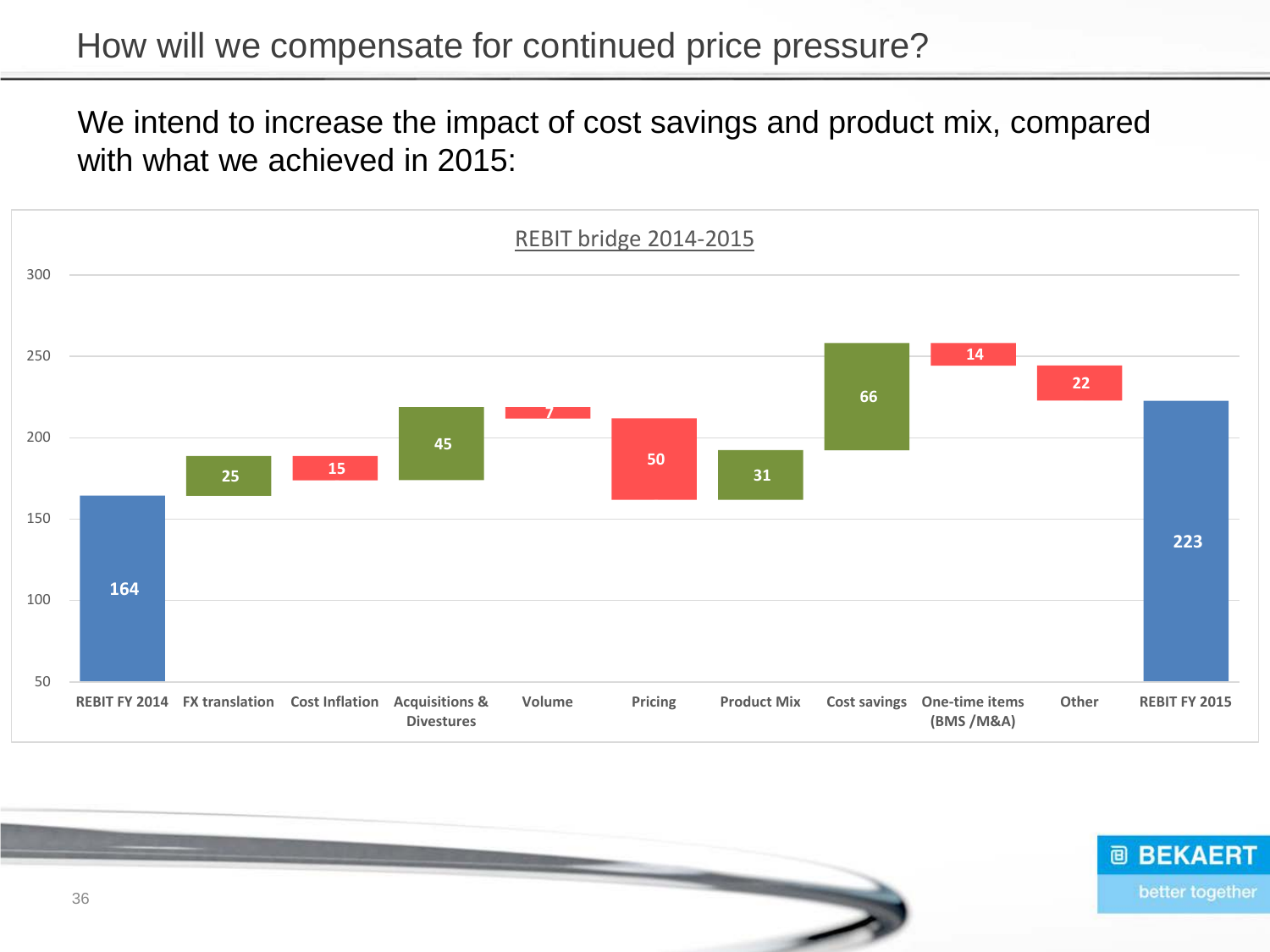## Board Announcements

![](_page_36_Picture_1.jpeg)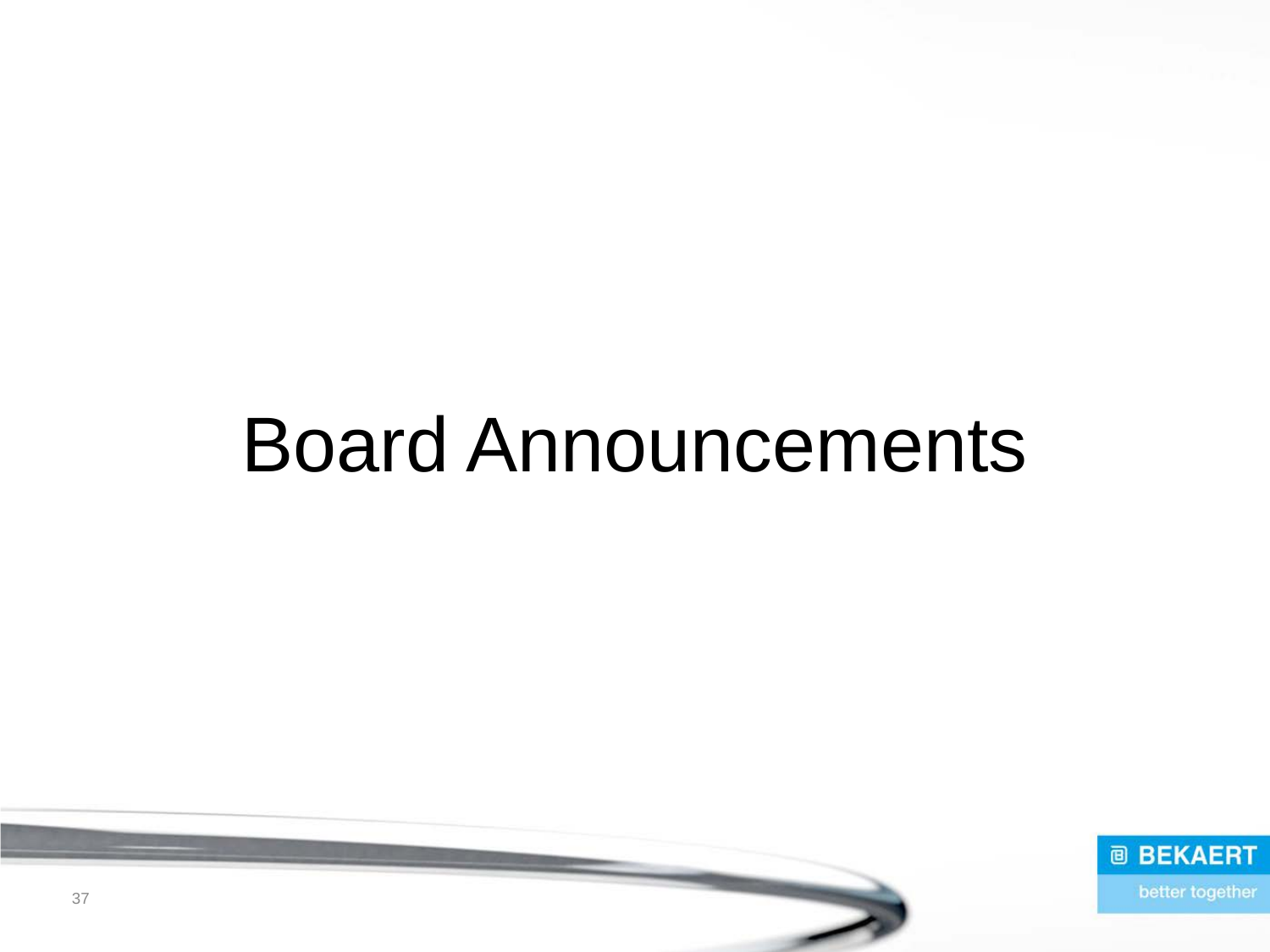The Board of Directors is proud to announce the **nomination of six new Directors** for appointment by the Annual General Meeting of Shareholders of 11 May 2016.

![](_page_37_Picture_2.jpeg)

Baxter van Merlen Knapp Merz Merz de Ghelcke Velge

![](_page_37_Picture_9.jpeg)

38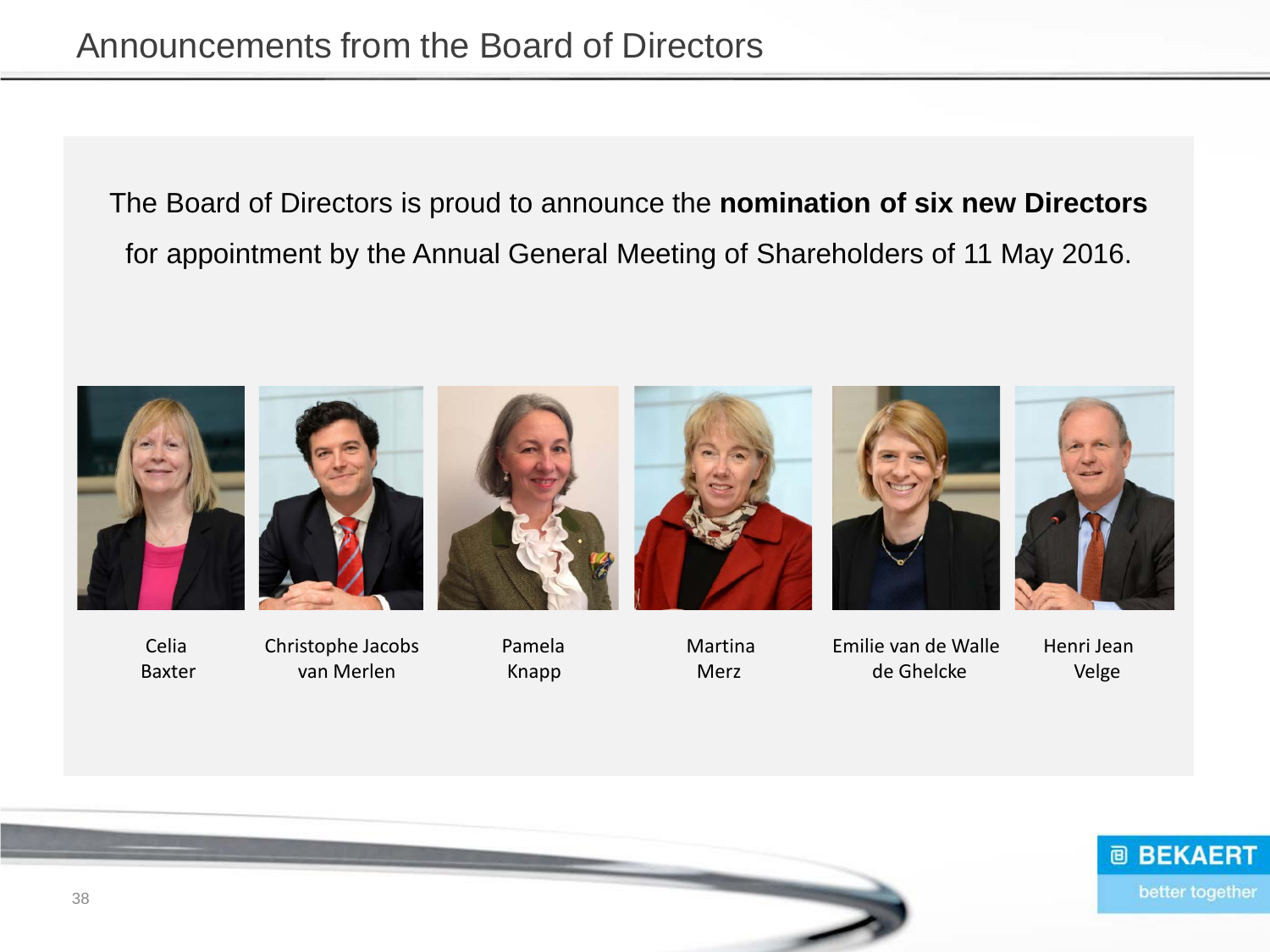The nominees will add complementarity, independence, and diversity of professional experience on the Board and will significantly change its composition.

| Mr | Bert De Graeve, Chairman           |
|----|------------------------------------|
| Mr | Matthew Taylor, CEO                |
| Ms | Celia Baxter (1)(2)                |
| Mr | (2)<br>Alan Begg                   |
| Mr | Leon Bekaert                       |
| Mr | Grégory Dalle                      |
| Mr | <b>Charles de Liedekerke</b>       |
| Mr | Christophe Jacobs van Merlen (1)   |
| Mr | Hubert Jacobs van Merlen           |
| Mr | <b>Maxime Jadot</b>                |
| Ms | Pamela Knapp (1) (2)               |
| Ms | Martina Merz <sup>(1)(2)</sup>     |
| Ms | Emilie van de Walle de Ghelcke (1) |
| Mr | Henri Jean Velge (1)               |
| Ms | Mei Ye $(2)$                       |

 $1$  upon appointment by the General Meeting of Shareholders <sup>2)</sup> Independent Directors

![](_page_38_Picture_4.jpeg)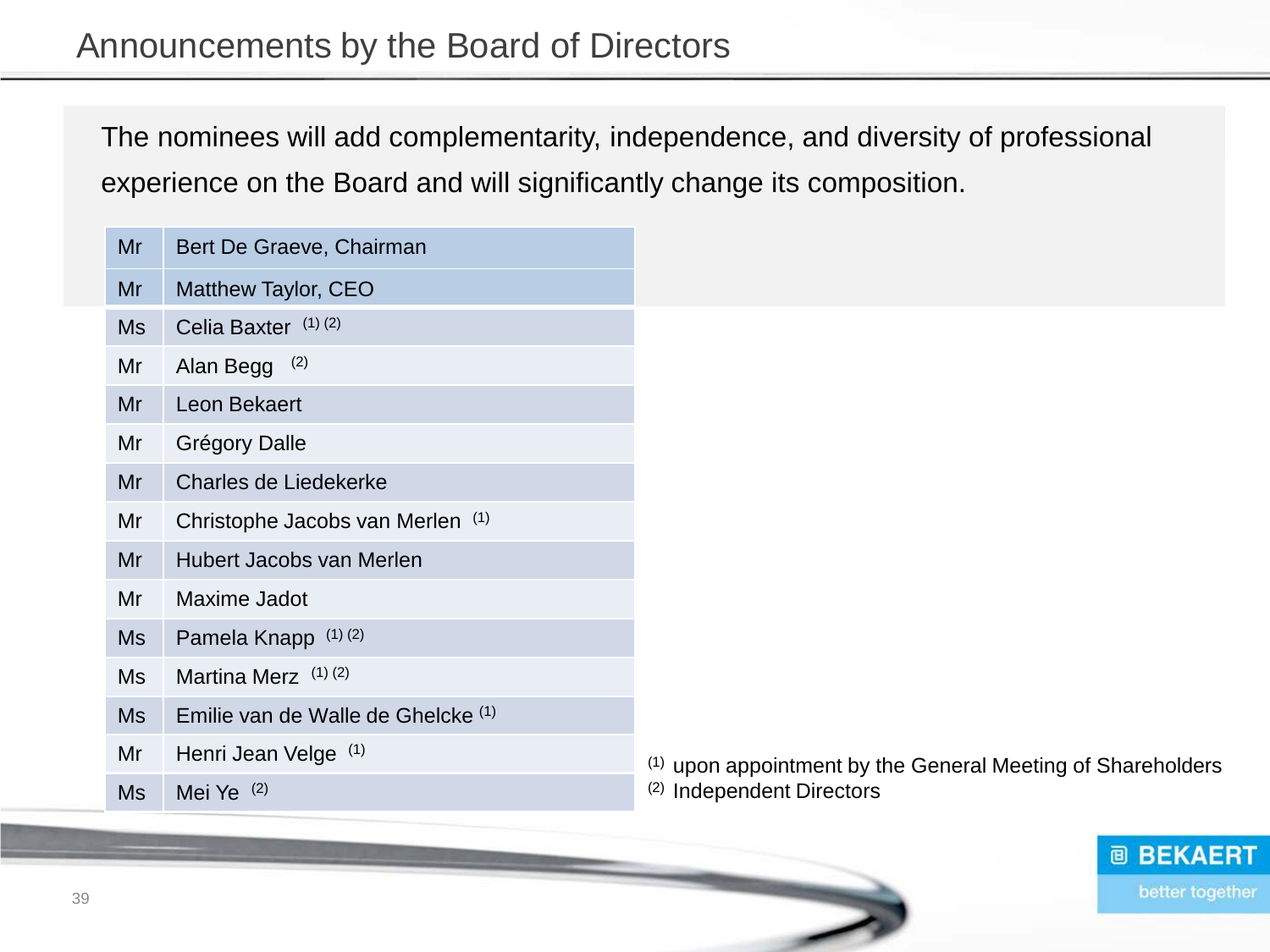The Board of Directors confirms its confidence in the strategy and future perspectives of the company and will propose to the Annual General Meeting of Shareholders a **gross dividend of € 0.90 per share**, compared with € 0.85 last year.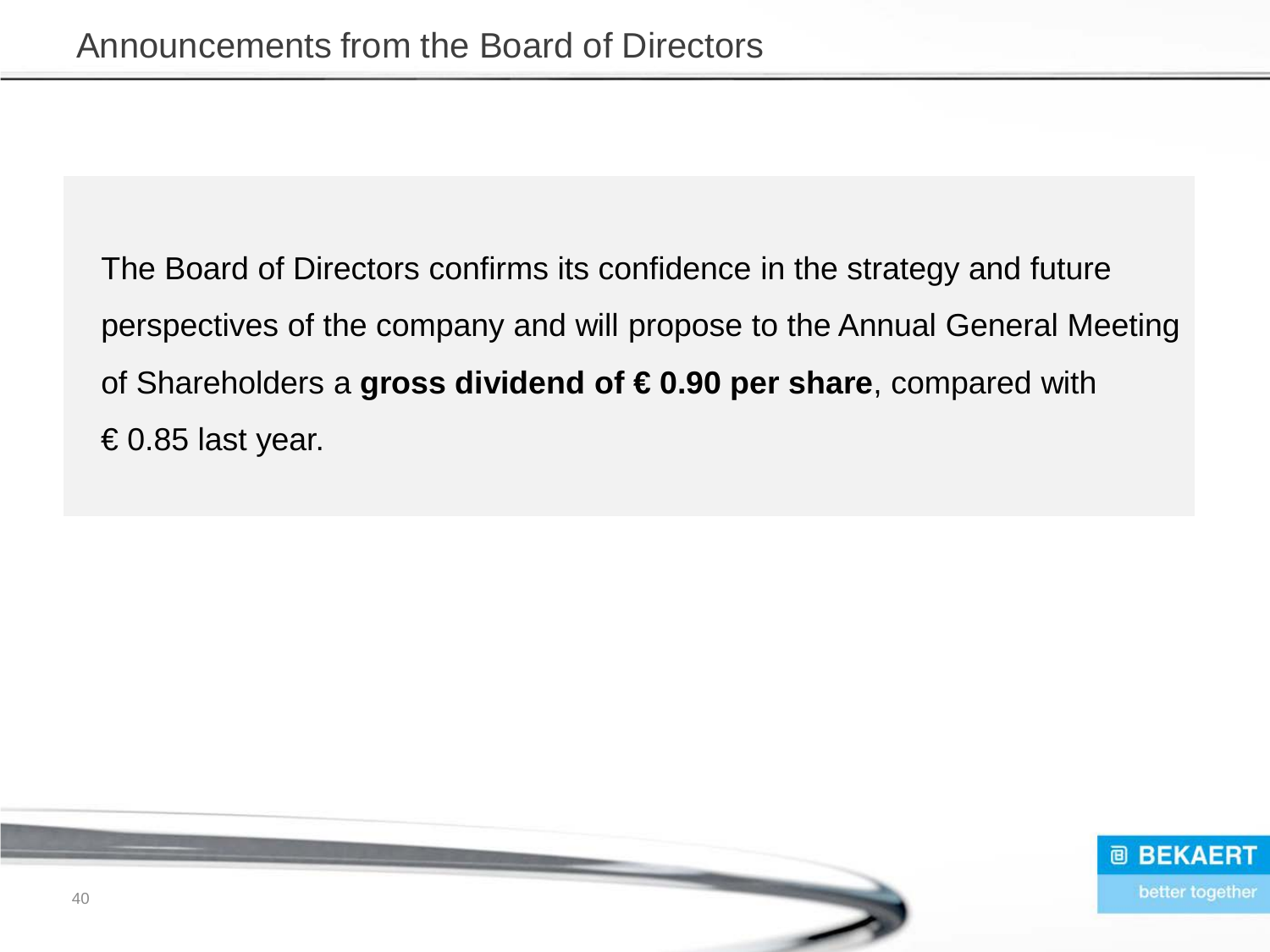This press release may contain forward-looking statements. Such statements reflect the current views of management regarding future events, and involve known and unknown risks, uncertainties and other factors that may cause actual results to be materially different from any future results, performance or achievements expressed or implied by such forward-looking statements. Bekaert is providing the information in this press release as of this date and does not undertake any obligation to update any forwardlooking statements contained in this press release in light of new information, future events or otherwise. Bekaert disclaims any liability for statements made or published by third parties and does not undertake any obligation to correct inaccurate data, information, conclusions or opinions published by third parties in relation to this or any other press release issued by Bekaert.

![](_page_40_Picture_2.jpeg)